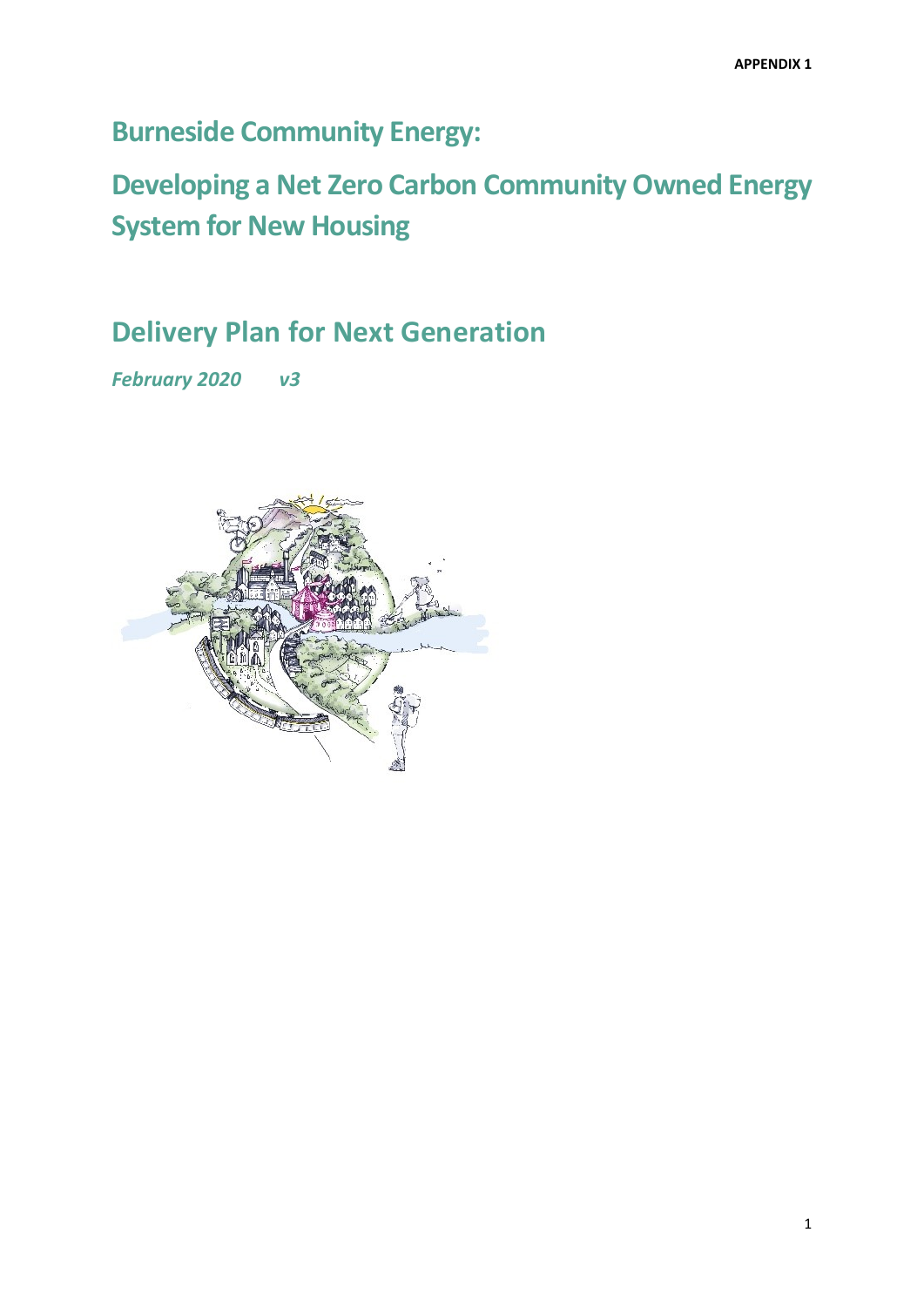## **Key Contacts**

The Directors, Burneside Community Energy [info@bce.org.uk](mailto:toneoldbone@gmail.com) 1 The Hollins, Hollins Lane, Burneside, Cumbria *Society Registration Number: 7241*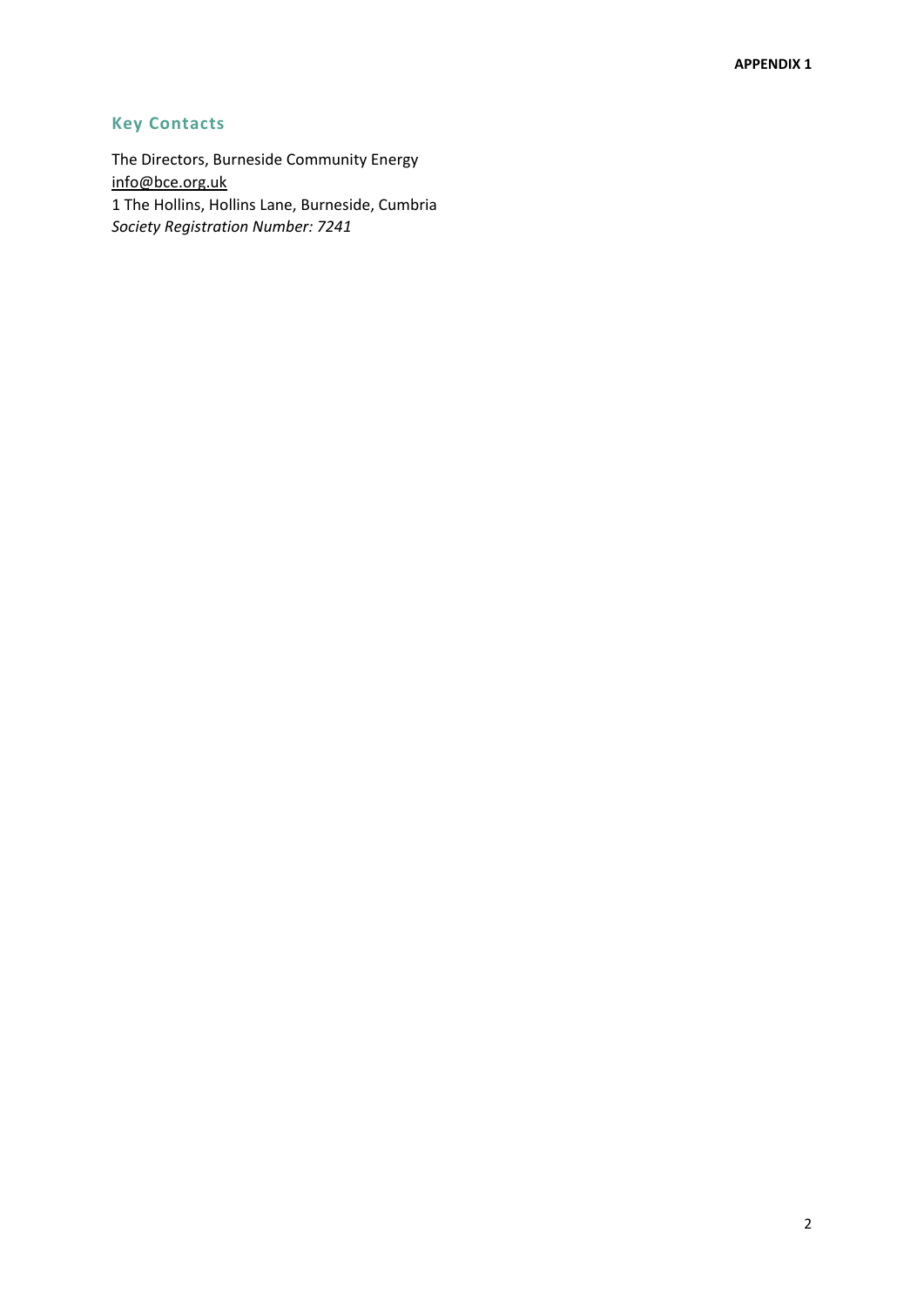# Contents

| $\mathbf{1}$ |     |                                                                        |  |  |  |  |  |
|--------------|-----|------------------------------------------------------------------------|--|--|--|--|--|
|              | 1.1 | Background to the village of Burneside & Burneside Community Energy 4  |  |  |  |  |  |
|              | 1.2 |                                                                        |  |  |  |  |  |
|              | 1.3 |                                                                        |  |  |  |  |  |
| 2            |     |                                                                        |  |  |  |  |  |
| 3            |     |                                                                        |  |  |  |  |  |
|              | 3.1 |                                                                        |  |  |  |  |  |
|              | 3.2 |                                                                        |  |  |  |  |  |
|              | 3.3 |                                                                        |  |  |  |  |  |
|              | 3.4 |                                                                        |  |  |  |  |  |
|              | 3.5 |                                                                        |  |  |  |  |  |
|              | 3.6 |                                                                        |  |  |  |  |  |
|              | 3.7 |                                                                        |  |  |  |  |  |
|              | 3.8 |                                                                        |  |  |  |  |  |
| 4            |     |                                                                        |  |  |  |  |  |
|              | 4.1 |                                                                        |  |  |  |  |  |
|              | 4.2 | Environmental and/or social benefit to Burneside's local community  13 |  |  |  |  |  |
|              | 4.3 |                                                                        |  |  |  |  |  |
|              | 4.4 |                                                                        |  |  |  |  |  |
| 5            |     |                                                                        |  |  |  |  |  |
|              | 5.1 |                                                                        |  |  |  |  |  |
|              | 5.2 |                                                                        |  |  |  |  |  |
|              | 5.3 |                                                                        |  |  |  |  |  |
|              | 5.4 |                                                                        |  |  |  |  |  |
|              | 5.5 |                                                                        |  |  |  |  |  |
|              | 5.6 |                                                                        |  |  |  |  |  |
|              | 5.7 |                                                                        |  |  |  |  |  |
|              | 5.8 |                                                                        |  |  |  |  |  |
| 6            |     |                                                                        |  |  |  |  |  |
| 7            |     |                                                                        |  |  |  |  |  |
| 8            |     |                                                                        |  |  |  |  |  |
| 9            |     |                                                                        |  |  |  |  |  |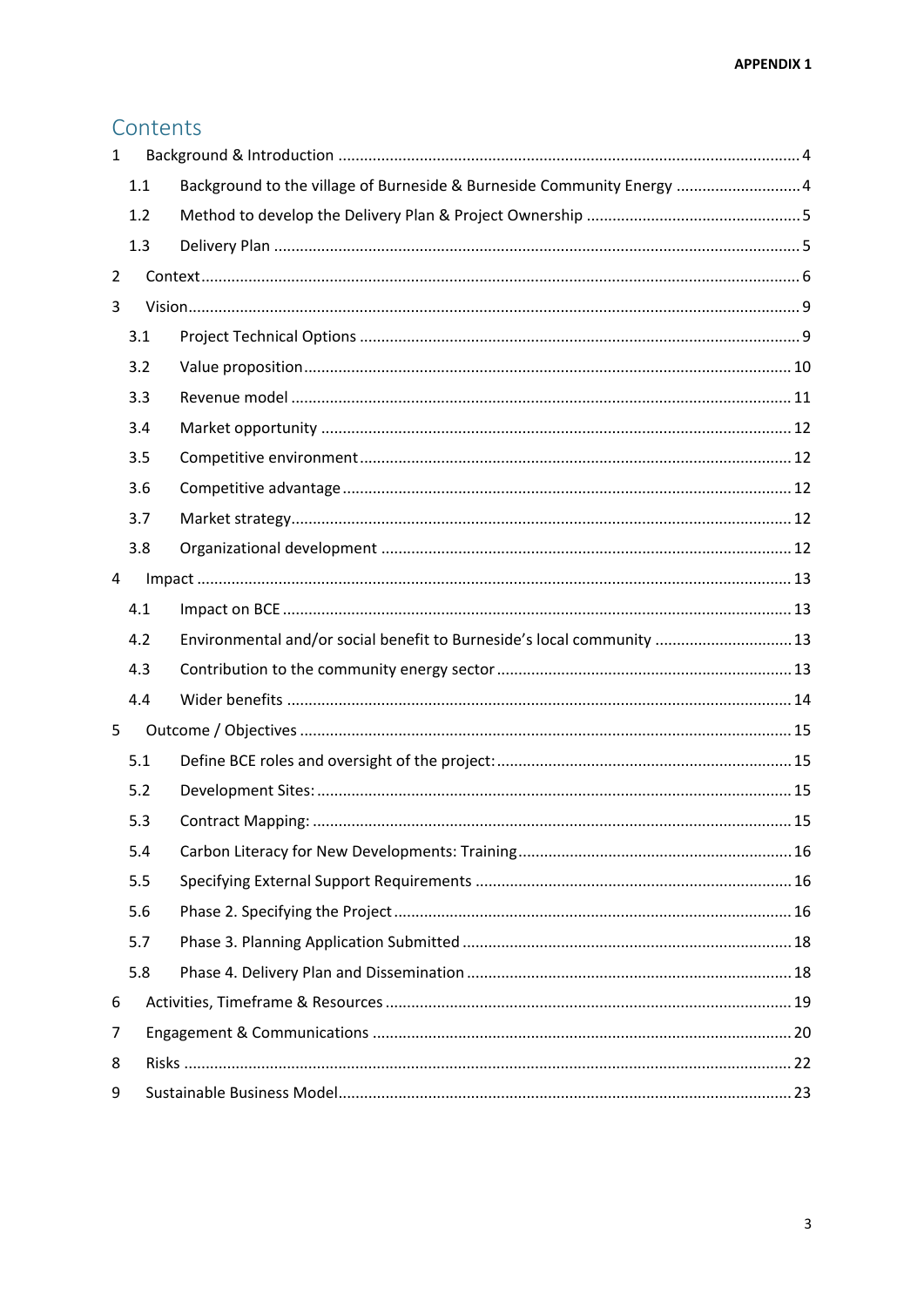# <span id="page-3-0"></span>**1 Background & Introduction**

## <span id="page-3-1"></span>1.1 Background to the village of Burneside & Burneside Community Energy

Burneside is a village just north of Kendal, in South Lakeland, Cumbria, with around 2,000 inhabitants surrounding the James Cropper plc paper mill. In 2015, Burneside village carried out an exercise to define what local people wanted the village to become: The Burneside Vision. That Vision aspired to create a "world-class village" by tackling issues such as declining community identity, low desirability and declining community resources. It also identified opportunities to harness renewable energy for local benefit. So in November 2015 Burneside Community Energy was set up to deliver this.

BCE's objects are to carry on any business for the benefit of the community by facilitating an increase in community ownership of renewable energy and low carbon projects; and through the distribution of energy within the community.

BCE has issued two share offers so far, raising £580,000 and has prioritised village residents and Cropper's employees. Of its 103 members two thirds live in the village or within 5 miles, and almost 90% live in Cumbria. Each member has one vote, and the minimum investment was set at £250 to encourage accessibility. The board is elected by members and the directors are active in village affairs and events, maintaining links with the Residents Association and Parish Council.

During 2019 BCE held two village meetings to discuss ideas, projects and progress. BCE actively engages with non-members through the Community Benefit Fund: this is managed by a subcommittee of local residents who determine its use. The BCE community benefit fund has paid for the recent installation of 20kW solar PV on the local primary school, which was launched by the pupils and community at a celebration event in November 2019.

In total, BCE has installed 680kW solar PV on roofs at James Cropper PLC, in two phases: 250kW installed in 2015 and a further 430kW during 2019. A further scheme of up to 250kW is planned for a new building during 2020 and will see another share offer.

In 2017 BCE received Rural Community Energy Fund support to carry out a feasibility study into a potential Burneside renewable heat and district energy network for the village. Quantum Strategy & Technology carried out the study which found that retrofitting a district heat network for existing homes was not viable, but identified potential for renewable energy technologies to supply the potential new build.

In 2019 BCE was awarded £15,000 *Powering Our Communities* funding from Electricity Northwest to investigate how to ensure that the new housing in Burneside is supplied by locally owned, zero carbon energy. Quantum was commissioned to carry out this piece of work, building on from the previous feasibility study. This project has so far reviewed lessons from similar schemes in the UK and internationally, developed an options analysis and carried out an initial assessment of energy demand and potential supply needs. We have worked with the developer, igloo regeneration, from the start, contributing to the design brief.

The stages of development have been mapped and are now being refined to identify the key questions that need addressing in the Next Generation delivery plan.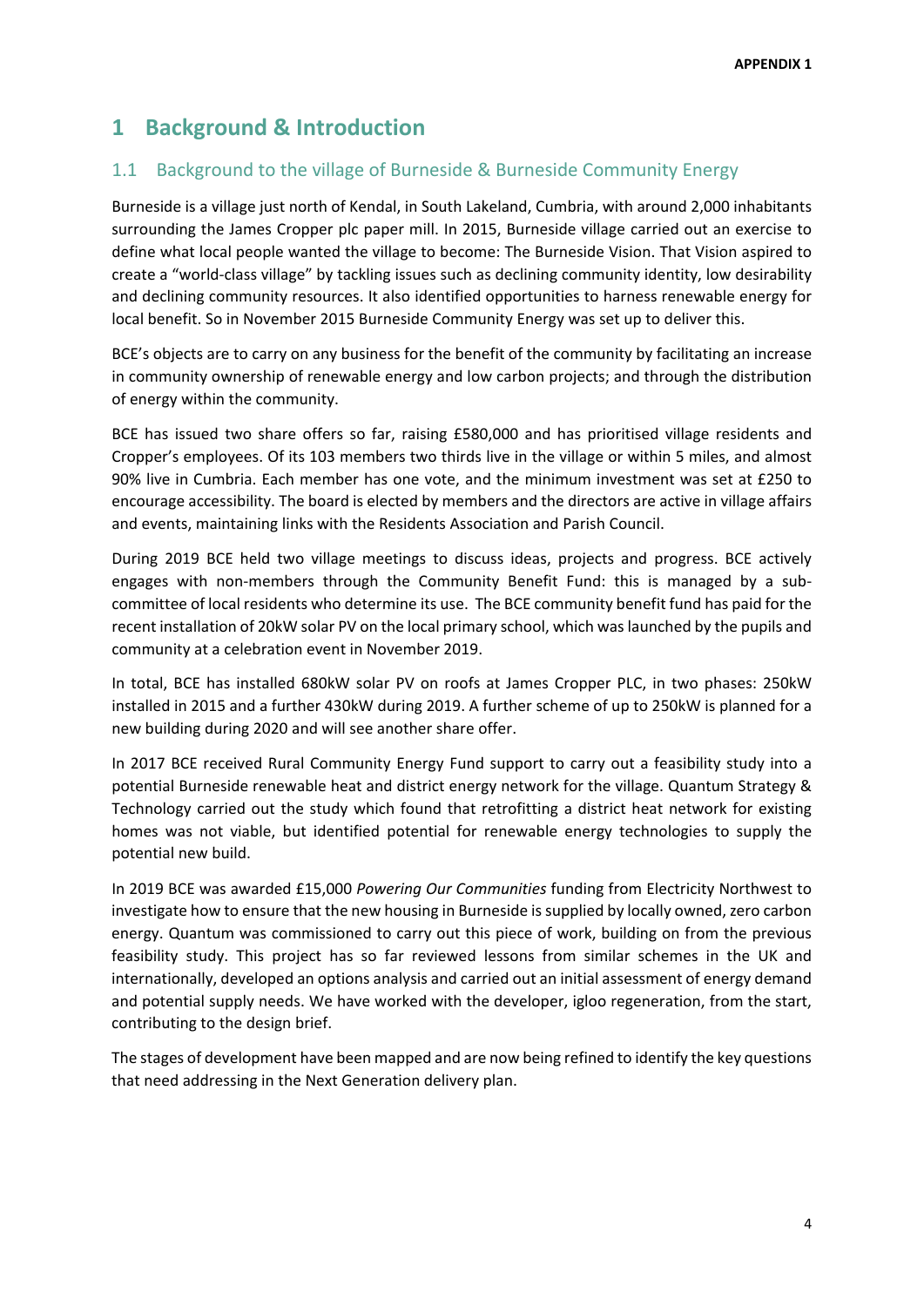## <span id="page-4-0"></span>1.2 Method to develop the Delivery Plan & Project Ownership

BCE directors are leading the project for BCE and met as a board in November 2019 with Quantum to discuss lessons learned to date under the ENW funding and to inform the approach to the Next Generation phase of the project. This included revisiting BCE's fundamental values and objects, and outlining some of the risks to BCE.

BCE are the project owners and are working with Quantum as consultants on Phase 1 as a continuation of the ENWL funded project. All decisions will be signed off by the BCE board. BCE will conduct a procurement process for Phase 2 project management support and procure an appropriate project team to assist the voluntary board, which may or may not include Quantum.

BCE and Quantum attended the Next Generation start up meeting in Bristol on 3 December 2019 and made links to the other Phase 2 projects. PEC's new housing project, CREW Energy's heat pump experience and Carbon Co-op's modelling and data management projects in particular are of relevance to BCE's project. We plan to share information with PEC in particular and have had an initial discussion with them about their project and agreed to stay in touch during the Next Generation work.

To produce this report we have addressed the steps and challenges we will need to address to further:

- Define the technologies, energy balancing, controls & contracts including potential consultants and experts to provide support
- Develop the business case including ownership & governance models for installation and service delivery
- Raise finance
- Develop organisational capacity
- Install in partnership with developer.

We have built on the information gathered so far, which identified experts, technologies, examples, issues and options.

## <span id="page-4-1"></span>1.3 Delivery Plan

This delivery plan includes:

- A description of BCE's Community Energy Business Model for the Burneside Housing Regeneration project and the benefits it will bring to the wider village community
- A breakdown of the project stages and the resources required
- Key milestones in progressing the project
- A risk assessment and mitigation framework.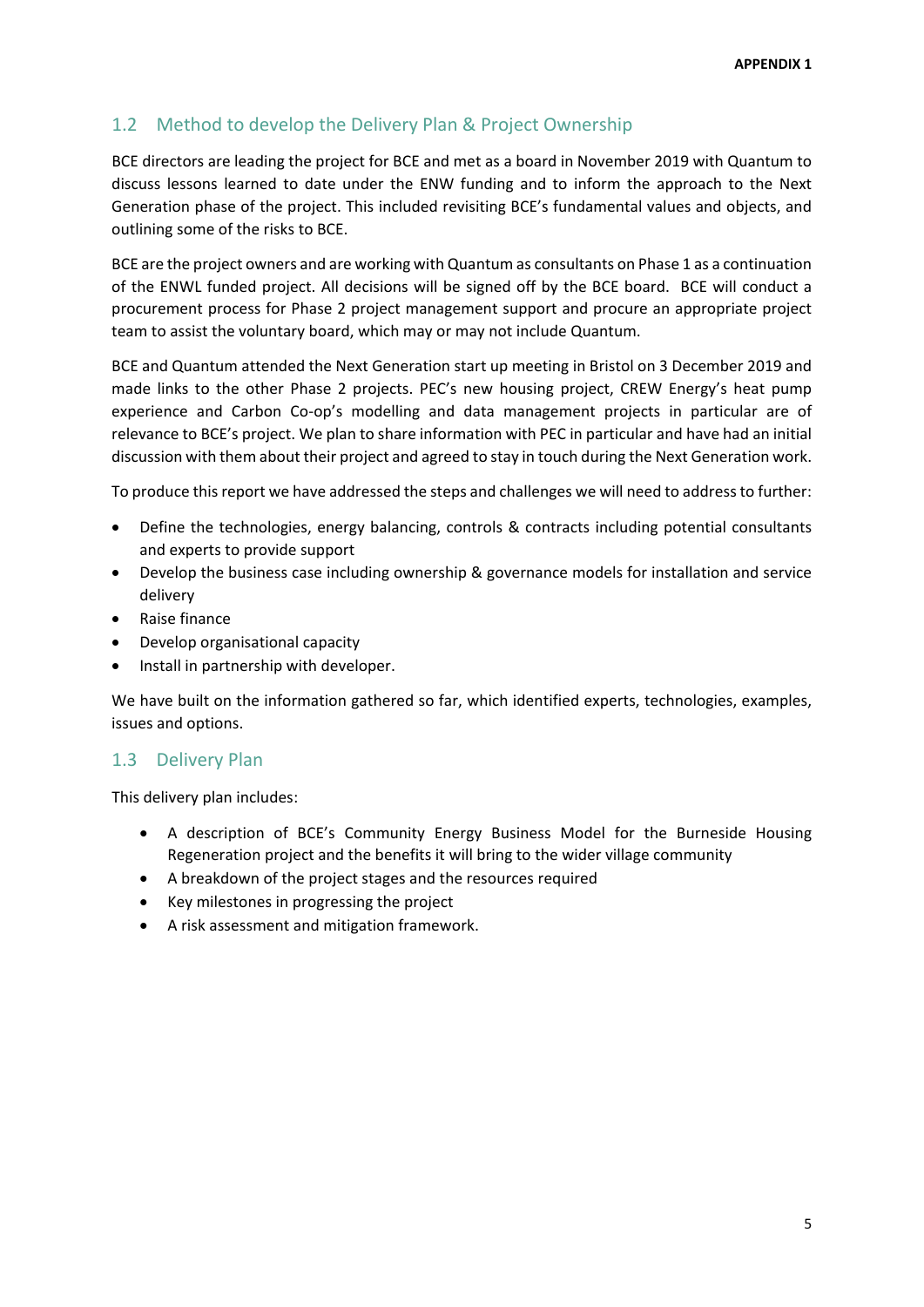# <span id="page-5-0"></span>**2 Context**

Burneside is a village of around 2,000 people 2-3 miles to the north of Kendal. The area of benefit for BCE covers the two local parishes (Strickland Ketel and Strickland Roger). The village has a shop, pub, primary school, the Bryce Institute (community hall) and numerous sports and social clubs. Burneside was built around the James Cropper paper mill (established 1845), although very few employees now live locally. It is served by the railway line from Kendal to Windermere and has an infrequent bus service. It is located on the Dales Way walking route and a National Cycle Route.

Geographically, it sits in a slight valley either side of the river Kent, with the river Sprint just to the south. The village suffered severe flooding in the 2015 Storm Desmond, badly damaging the main bridge, which was not fully repaired until 2019, and several homes. A large number of homes and some areas of the Mill are in Flood Zone 2. It is just outside the Lake District National Park.

The centre of the village consists of typical Cumbrian slate homes, around the river, church and mill, and running out of the village along the main access roads, with infill of individual homes. There are areas of 1930s terraces and semis, and close to the centre are larger areas of 1960s/70s terraces and semis, predominantly in the typical social housing style of the period (Hall Park, Howgill, Chapel Field). Also within the centre is an area of newer homes (St Oswalds View, 1990/2000s) and a sheltered housing unit. Further out are bungalows and a development off the southern road slightly detached from the village (Carling). The housing is low/medium density with gardens and grassed communal areas. In the village centre are three large areas of open space: the school and playground, churchyard, and riverside/Croppers waste water holding area. The Vision study (see below) identified the lack of a village centre as a concern.

A large proportion of the homes were built as social housing, and many of these remain owned by Housing Associations. South Lakes Housing own all the housing stock on Hall Park estate and Progress Housing own significant housing stock throughout the village (along New St, in the village centre and parts of the Howgill and Chapel Fields estate).

An Action for Communities in Rural England (ACRE) reports from 2013 summarised the community as:

- Broadly average English community
- Slightly higher population over 65
- Remote community with significantly greater travel times to important resources such as supermarket, GP surgery and secondary schools
- 6th Decile Deprivation (10th being most deprived)
- Below average claimants for all DWP benefits
- Significantly lower than average quantity of homes in Council Tax band A with higher than average homes in bands 'E', 'F' and 'G'
- Residents perceive low-crime rates, and high degree of responsibility
- Population has higher than average civic- engagement.

The Local Plan designates two areas for housing development: land to the south of the Hall Park estate and land to the NW of the village on and around the current recreation ground (Willink Field). There is also potential commercial development land to the north of the village and redevelopment potential in some central areas. Most of this land is owned by the Ellergreen Estate, controlled by the Cropper family. Other landowners are James Cropper plc and the Anglers Inn Trust. Mark Cropper has an influential or controlling stake in all of these organisations.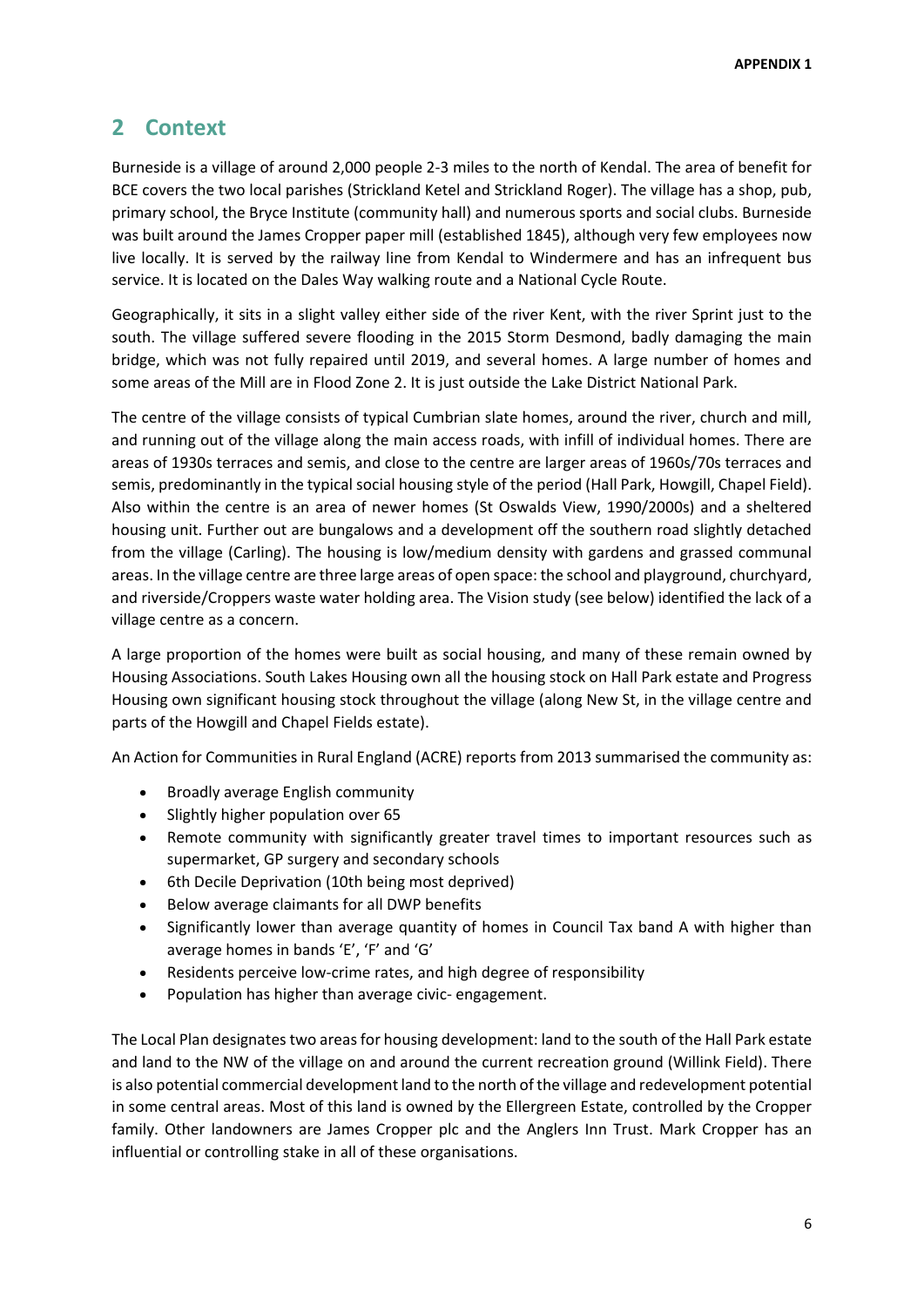In 2015, these organisations together with the Parish Council commissioned a major study and consultation aimed at providing ideas in how to improve the village, to input to the Neighbourhood Plan: the Burneside Vision. This identified key issues in the village as:

- having declining community identity due to severance of relationship between village and mill
- disjointed and sparse village core
- poor quality approach and arrival experience
- low desirability and declining community resources
- low quality street furniture and signage
- existing planning policy that fails to protect the Kendal Green Gap and has the potential to contribute to further decline.

The aspiration highlighted in the Vision was to transform Burneside into a "world-class village".

In early 2019 Ellergreen Estate commissioned a team lead by igloo regeneration (the Regeneration Executive Group) to develop more detailed proposals for the village, including regeneration of the village centre and plans for new low carbon housing on the allocated land and a few additional plots. BCE has been involved in this process throughout.

A number of development sites and potential energy supply sites were proposed.

The Regeneration group initially focussed on the site to the north of the village, which was expected to form the first phase of the development. The site was part of a RIBA competition run by Great Places Lakes and Dales to identify suitable housing for the site. BCE was involved in specifying the brief for that competition, which included "Homes that are intelligent, connected and enable a zero-carbon lifestyle including community ownership of energy supply systems and a fabric-first approach to energy efficiency."

Since then the phasing has changed with site 2 now expected to be the first phase, followed by site 3 then site 1. This has brought South Lakes Housing in as a potential development partner, as they own most of the adjacent site 2. That site will have a high proportion of affordable homes.

Assets:

- A strong core of people actively working to improve the community.
- Landowners who have control over the development sites are deeply embedded in the village, expressly support zero carbon development and are involved with BCE, either personally as members or through professional contracts (James Cropper plc).
- Previous studies into the issues the issues that need to be addressed (Vision) and low carbon options for the village (BCE WRAP-funded study).
- A development team already engaged, including BCE, with "zero-carbon" and "community ownership of energy" specified in the development brief.
- Support from Electricity North West, providing funding from its Powering Our Communities Fund to support early work on this project, and ongoing interest in developing a solution to grid capacity constraints for the village.
- A supportive local authority (South Lakeland District Council).

Things to clarify/find out (this list is not exhaustive):

• Latest update on the Neighbourhood Planning process and how this might affect the developments: this is about to re-start after failing to conclude a plan a couple of years ago.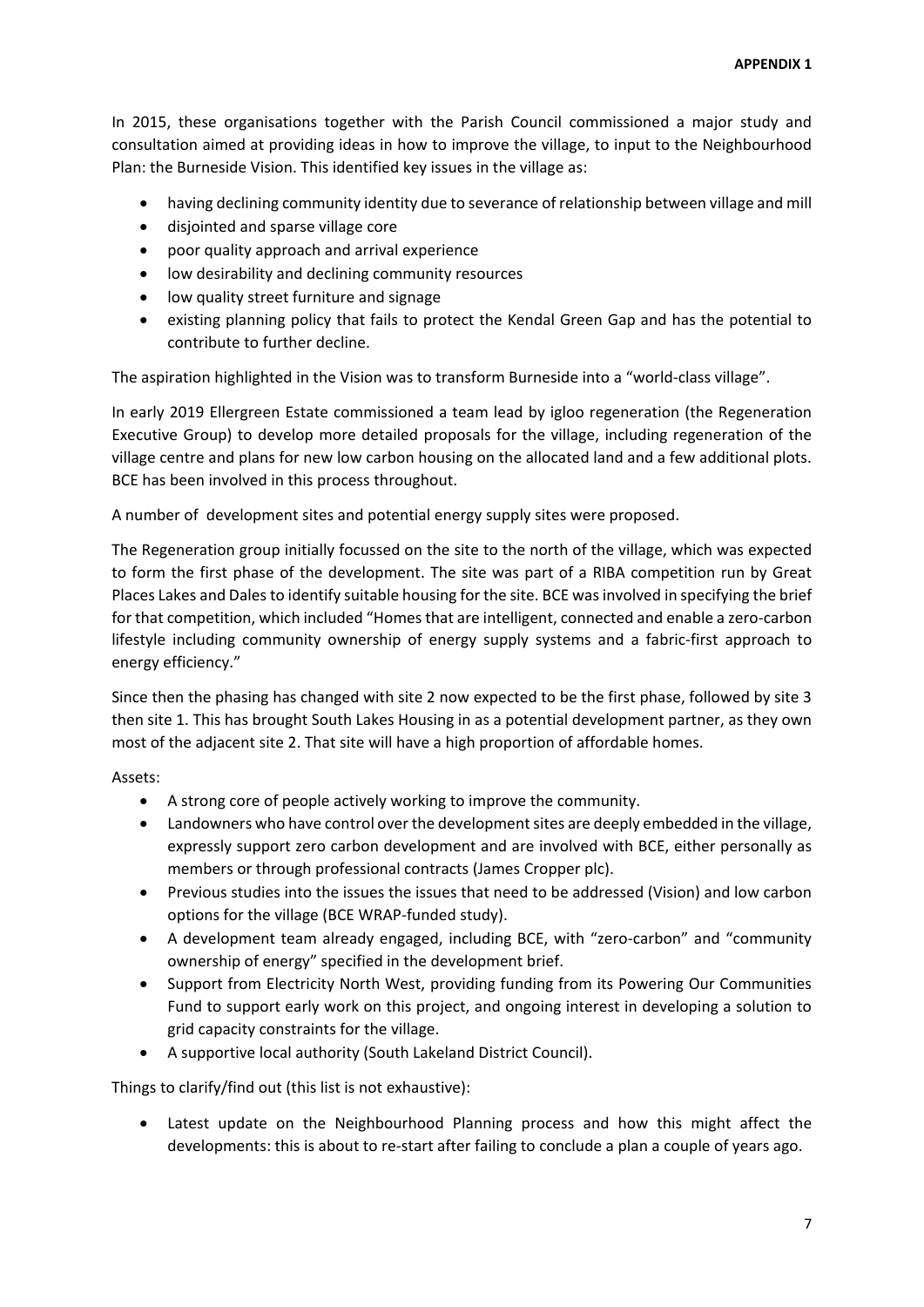- Latest thinking on the phasing of the development sites and number of homes/commercial units: this has been in flux but is due to be confirmed in February-March.
- How far the developer will go in reducing energy demand in new homes through the design and build quality (and for example thoughts on off-site manufacture).
- Further village consultation on the development plans: ensuring any reputational risk to BCE is minimised.
- Technical solutions for a net zero carbon energy supply, cost analysis and risk assessment.
- How the potential solar farm might integrate with the community energy plans.
- Quantifying the grid capacity constraints for each site (separate supplies to each side of the village, and linked capacity constraints in Kendal).
- Whether an electricity link to James Cropper plc might be mutually beneficial (as part of the need to minimise grid upgrades).
- Appetite for ownership of the energy system for the new developments among residents: BCE members know about the scheme but have not been specifically asked whether they would be willing to invest as there is no business plan yet.
- Long term operating plan for the energy supply system.
- Finance available for the installation and operation of the energy system: terms and conditions, phasing, constraints, commercial and grant funding potential.
- How to find and make best use of external expertise.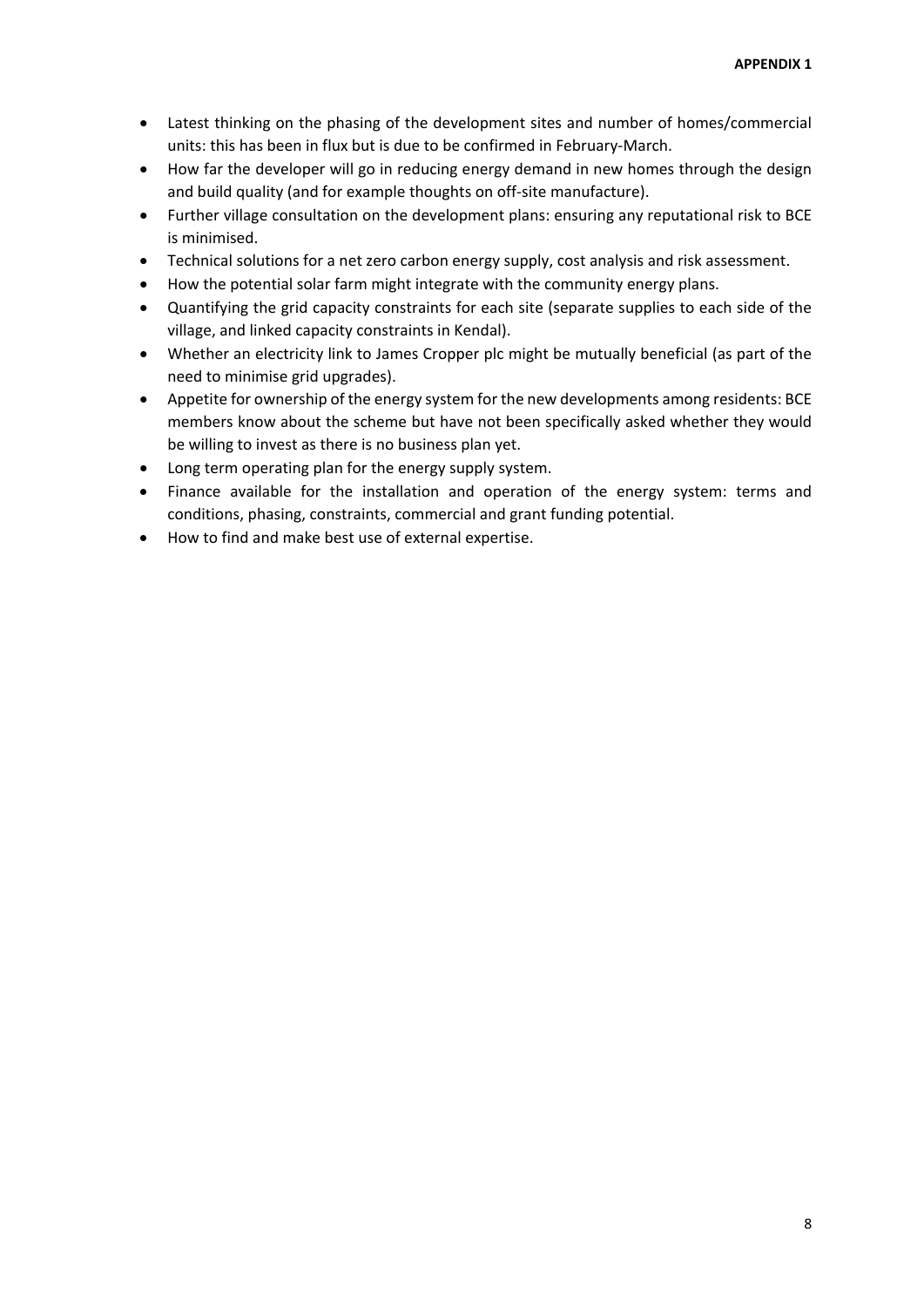# <span id="page-8-0"></span>**3 Vision**

The project is to develop a viable community-owned energy supply to new homes in the village.

Up to 180 new homes, plus workspaces, are likely to be built in Burneside in the next 10 years. They will not be community-owned.

However, this new housing gives an opportunity for BCE to:

- 1. Set up the systems needed to supply energy to these homes
- 2. Demonstrate that a community energy supply model can work
- 3. Investigate how to offer the same opportunity to existing homes.

The plan is to have a self-sustaining local supply business using a combination of local generation and supply/demand balancing. Income will be generated through sales of electricity and heat, ideally at or below market rates. Capital will be raised through a combination of:

- Community shares
- Social investment loans
- Grant funding (possibly from HNIP if heat network is identified as the best option)
- Developer contribution (offset against reduced costs for energy supply).

The new homes will be designed to be highly energy efficient, but not zero carbon. Our project aims to close the gap to make them at least zero carbon.

Our aim is to avoid embedding carbon-dependent technologies in the new development (e.g. gas boilers) by offering an alternative funding mechanism for low carbon energy. The homes will be allelectric: private wire is possibly the best option but we need to investigate use of the grid for parts of development and to expand to other residents. However, this will place additional demands on the grid which already has capacity constraints – which may limit the potential to build the homes. This project aims to demonstrate how management of integrated energy supply and demand can minimise the impact on the grid.

## <span id="page-8-1"></span>3.1 Project Technical Options

There are a number of different technical options and through the next phase we plan to define the most suitable system.

#### **Option 1: Electricity supply only**

- Electricity generated by roof-mounted and ground-mounted PV (unlikely to be any opportunity for wind in the vicinity and hydro potential already in use by James Cropper plc)
- Distribution by private wire
- Centralised battery storage and electricity supply/demand balancing system
- Individual privately-owned heat pumps in homes
- Individual privately-owned EV charging in homes
- Tariff/information system to encourage use when generating.
- Centrally purchased electricity to top up to meet demand
	- o option to integrate with own supply to define own time of use tariffs
	- o option to purchase excess generation from James Cropper.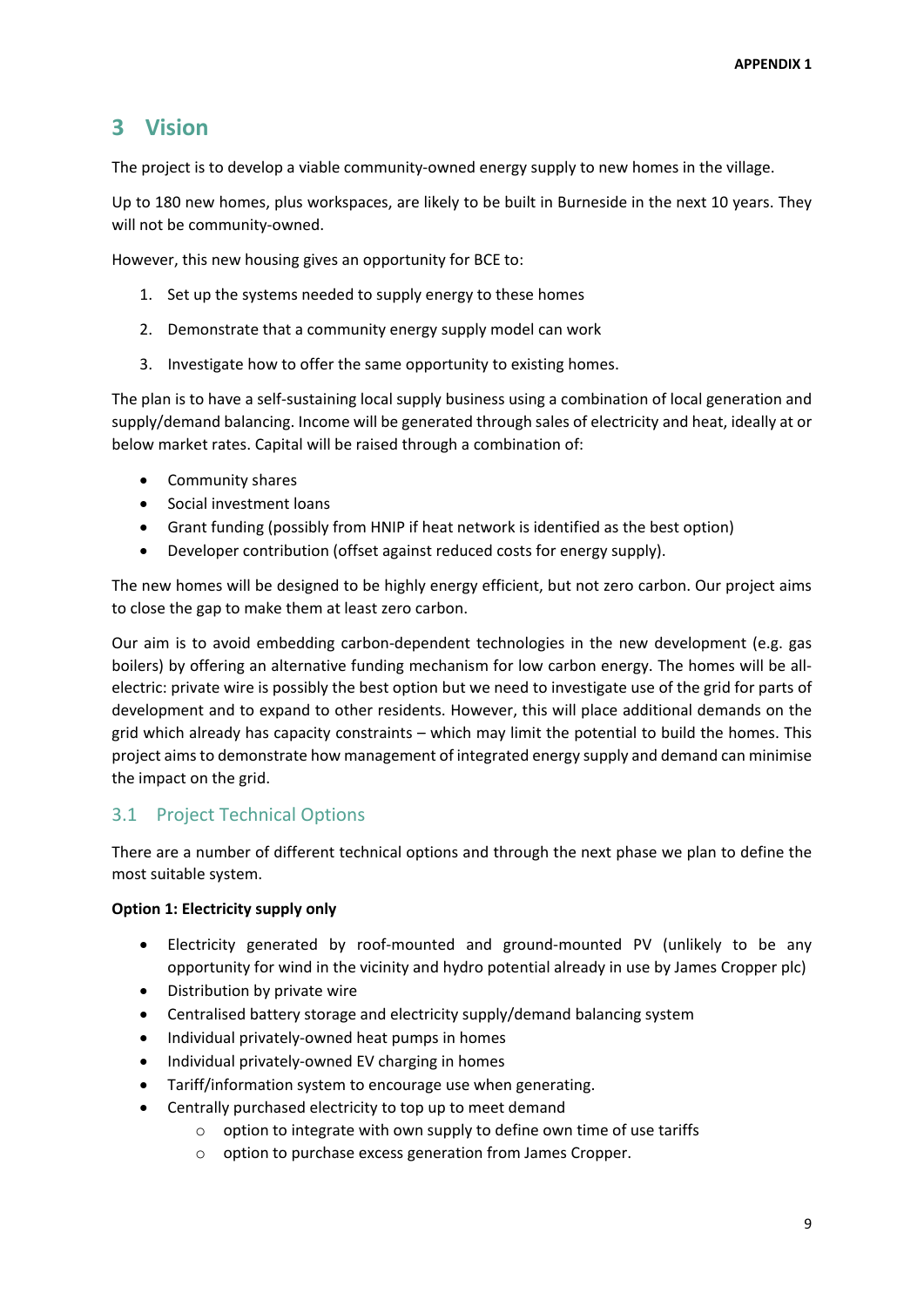#### **Option 2: Electricity and heat supply**

- Electricity generated by roof-mounted and ground-mounted PV
- Distribution by private wire
- Centralised battery storage and electricity supply/demand balancing system
- Individual privately-owned EV charging in homes
- Central supply of heat via large scale heat pumps in energy centre and district heating (DH) network
- Inter-seasonal heat storage to reduce electricity demand in winter
- Tariff/information system to encourage optimisation of use of on-site energy generation
- Centrally purchased electricity to top up to meet demand
	- $\circ$  option to integrate with own supply to define own time of use tariffs
	- o option to purchase excess generation from James Cropper.

Option 1 is the cheapest system, but is unlikely to allow us to use a high proportion of the locally generated energy on site. Option 2 is considerably more expensive but may allow increased revenue. However, we want to use Next Generation support to provide external input on the costs and benefits of each option to determine the final design.

The table below shows our initial estimate of the electricity demand and generation required by the homes. This shows the annual figures – obviously the daily and seasonal variations in demand will significantly affect how much locally-generated PV electricity could be used.

|                                           | <b>Hall Park Ext</b> | <b>Willink Field</b> | Central | <b>Total</b> |
|-------------------------------------------|----------------------|----------------------|---------|--------------|
| <b>Homes</b>                              | 115                  | 40                   | 25      | 180          |
| <b>Energy Demand kWh/year</b>             |                      |                      |         |              |
| <b>Heat Demand - homes</b>                | 517,500              | 180,000              | 112,500 | 810,000      |
| <b>Electricity for Heat Pumps</b>         | 129,375              | 60,000               | 37,500  | 226,875      |
| Power Demand - homes                      | 345,000              | 120,000              | 75,000  | 540,000      |
| EV charging demand                        | 86,250               | 30,000               | 18,750  | 135,000      |
| <b>Total Electricity Demand</b>           | 560,625              | 210,000              | 131,250 | 901,875      |
| Electricity storage & distribution losses | 12%                  | 12%                  | 12%     |              |
| <b>Total Electricity Supply Required</b>  | 637,074              | 238,636              | 149,148 | 1,024,858    |
|                                           |                      |                      |         |              |
| PV Capacity Required kW                   | 796                  | 298                  | 186     | 1,281        |
| PV on roofs max kW                        | 345                  | 80                   | 38      | 463          |
| PV ground mounted                         | 800                  | 0                    | 0       | 800          |

## <span id="page-9-0"></span>3.2 Value proposition

- Supply of net zero carbon energy to homes (and businesses) in Burneside
- Energy supplied at or below market rates
- Warm homes with low energy bills
- Living in a zero carbon home
- Membership of and a say in running the organisation supplying their energy.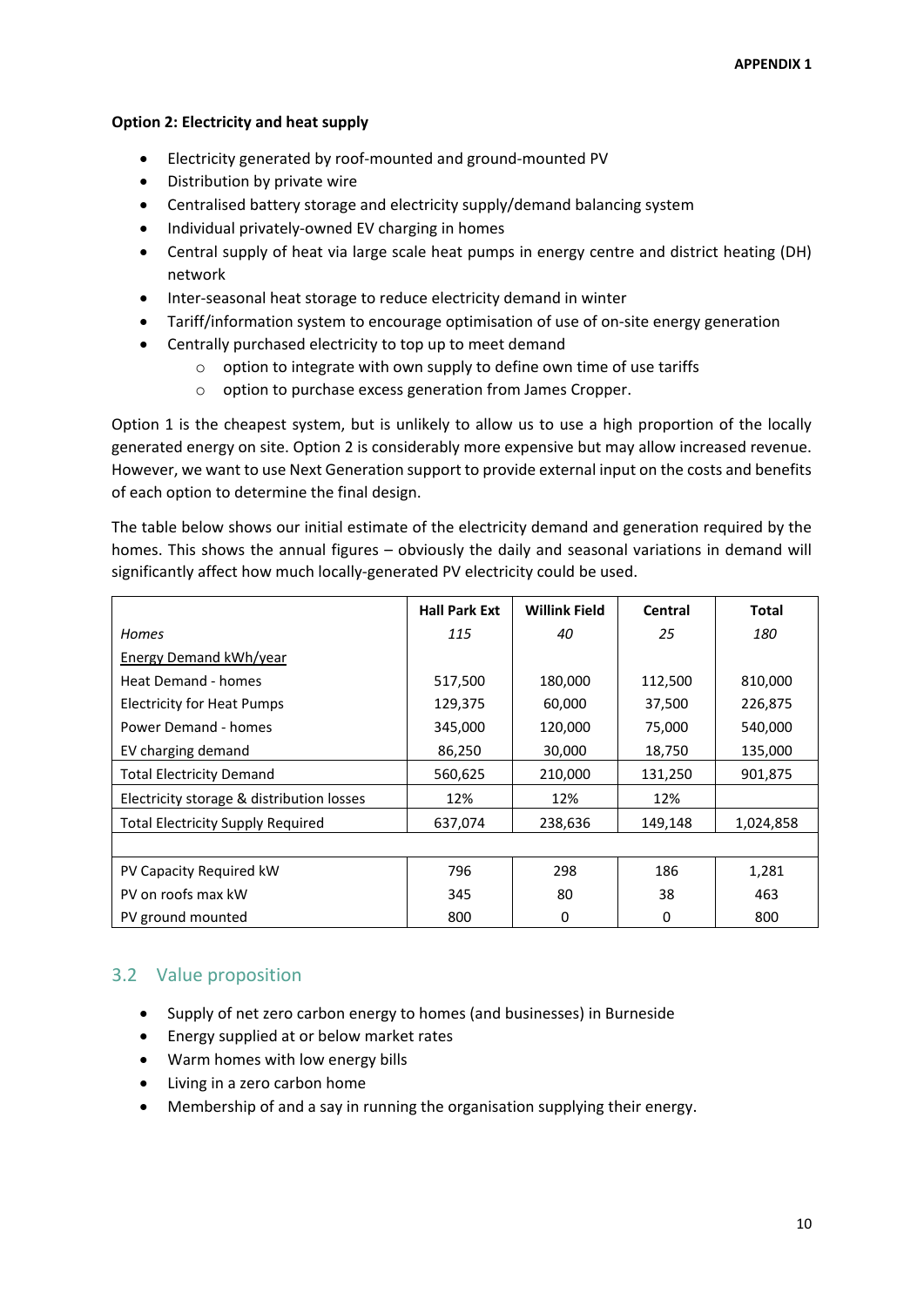#### <span id="page-10-0"></span>3.3 Revenue model

Income from:

- Sales of electricity (and heat?) or service charge to homes and businesses
- Sales of EV charging services
- Potential income from grid services (but not planning to use this as the primary basis for the business plan).

Expenditure:

- Operating costs:
	- o maintenance, repair,
	- o management, administration, insurance, provision of customer services etc
	- o electricity imports & grid costs.
- Finance costs:
	- o Servicing loans/share interest
	- o Capital repayment

The tables below show the initial basic business model for Option 1. We have yet to gather sufficient cost data on Option 2 to be able to model that. We are aware this model is based on a set of assumptions and costs that need testing during the next phase.

|  | <b>Option 1: Capital Costs</b> |  |
|--|--------------------------------|--|
|  |                                |  |

| <b>Homes</b>                        | 180       | <b>Income</b>                      |           |  |
|-------------------------------------|-----------|------------------------------------|-----------|--|
| PV system                           | 720,000   | <b>Electricity Sales</b>           | 3,294,648 |  |
| PV - ground mounted                 |           | <b>Exported Electricity</b>        | 232,407   |  |
| Private wire, metering, connections | 400,000   | Interest                           | 54,448    |  |
| Battery storage                     | 400,000   |                                    | 3,581,503 |  |
| <b>Total Capex</b>                  | 1,520,000 | <b>Operating Expenditure</b>       |           |  |
| Development Costs @ 10%             | 152,000   | Administration & insurance         | 308,358   |  |
|                                     |           | Maintenance, repairs,              |           |  |
| <b>Total Project Costs</b>          | 1,672,000 | replacement                        | 401,601   |  |
| <b>Funding Sources</b>              |           | Electricity purchased & grid costs | 515,060   |  |
| <b>Community Shares</b>             | 1,392,000 |                                    | 1,225,019 |  |
| Developer contribution              | 180,000   |                                    |           |  |
| Next Generation (development        |           |                                    |           |  |
| costs)                              | 100,000   | Gross profit                       | 2,356,484 |  |
| Total                               | 1,672,000 |                                    |           |  |

#### **Option 1: 20 year financial model**

| Income                                              |           |
|-----------------------------------------------------|-----------|
| <b>Electricity Sales</b>                            | 3,294,648 |
| <b>Exported Electricity</b>                         | 232,407   |
| Interest                                            | 54,448    |
|                                                     | 3,581,503 |
| <b>Operating Expenditure</b>                        |           |
| Administration & insurance<br>Maintenance, repairs, | 308,358   |
| replacement                                         | 401,601   |
| Electricity purchased & grid costs                  | 515,060   |
|                                                     | 1,225,019 |
|                                                     |           |
| Gross profit                                        | 2,356,484 |
|                                                     |           |
| Share interest                                      | 679,296   |
| Community benefit                                   | 67,930    |
| Share repayment                                     | 1,392,000 |
|                                                     | 2,139,226 |
| Project surplus                                     | 217,259   |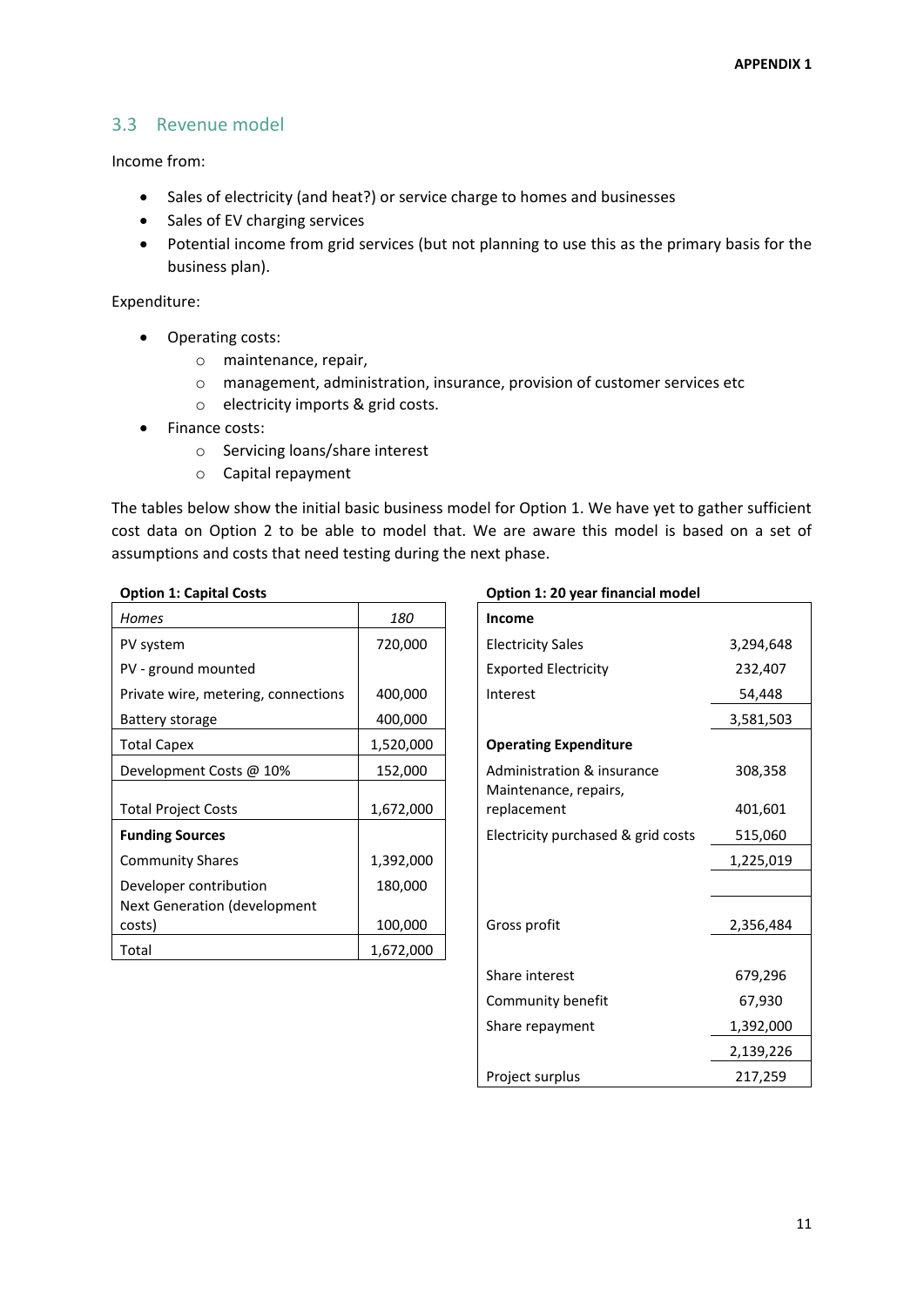## 3.4 Market opportunity

- <span id="page-11-0"></span>• Capitalising on the fact of the homes being built in the village: a one-time opportunity to install the most cost-effective net zero carbon energy supply
- Potential to purchase excess electricity from James Cropper plc to contribute to balancing the private wire network
- Limited market for expansion, unless a viable mechanism can be found to sell electricity to other village residents
- Supports a market opportunity for the Community Energy sector to replicate or learn from.

#### <span id="page-11-1"></span>3.5 Competitive environment

- Electricity sales: normal licensed suppliers. The community energy supplier will need to demonstrate a competitive advantage for customers which may be on cost, customer service, community, environment, novelty or a combination of these.
- Developer or private investment in the net zero carbon energy supply: the likelihood and risk of this will be explored in the business plan.

#### <span id="page-11-2"></span>3.6 Competitive advantage

In the development/installation phase:

- Opportunity to access support and funding not available to private developers
- Locally-rooted community organisation
- Existing involvement in the development process.

#### Operating phase:

- Locally-rooted community organisation
- Customer switching inertia: being the supplier at the point the homes are first sold.

#### <span id="page-11-3"></span>3.7 Market strategy

- An optimised net zero system designed with householders in mind using Service Design Blueprint putting people at the heart of the energy system in their homes and community
- Enabling customers to be comfortable, healthy, flexible, and as high tech or hands off as they wish according to their lifestyle stage and preferences
- Fair: meeting or exceeding industry codes and standards
- Providing excellent locally based customer service: reliability, access to rapid repairs etc.
- Green and ethically owned, putting back into the community

#### <span id="page-11-4"></span>3.8 Organizational development

- As work progresses, we will assess the best form of organisation to deliver and run the energy system. This may be BCE as it stands, a subsidiary a joint-venture, a different community based organisation etc.
- Part of the project will be to assess the organisational, legal, financial and contractual elements that influence the overall design.
- Ultimately the aims are for community benefit, net zero carbon and a sustainable business model.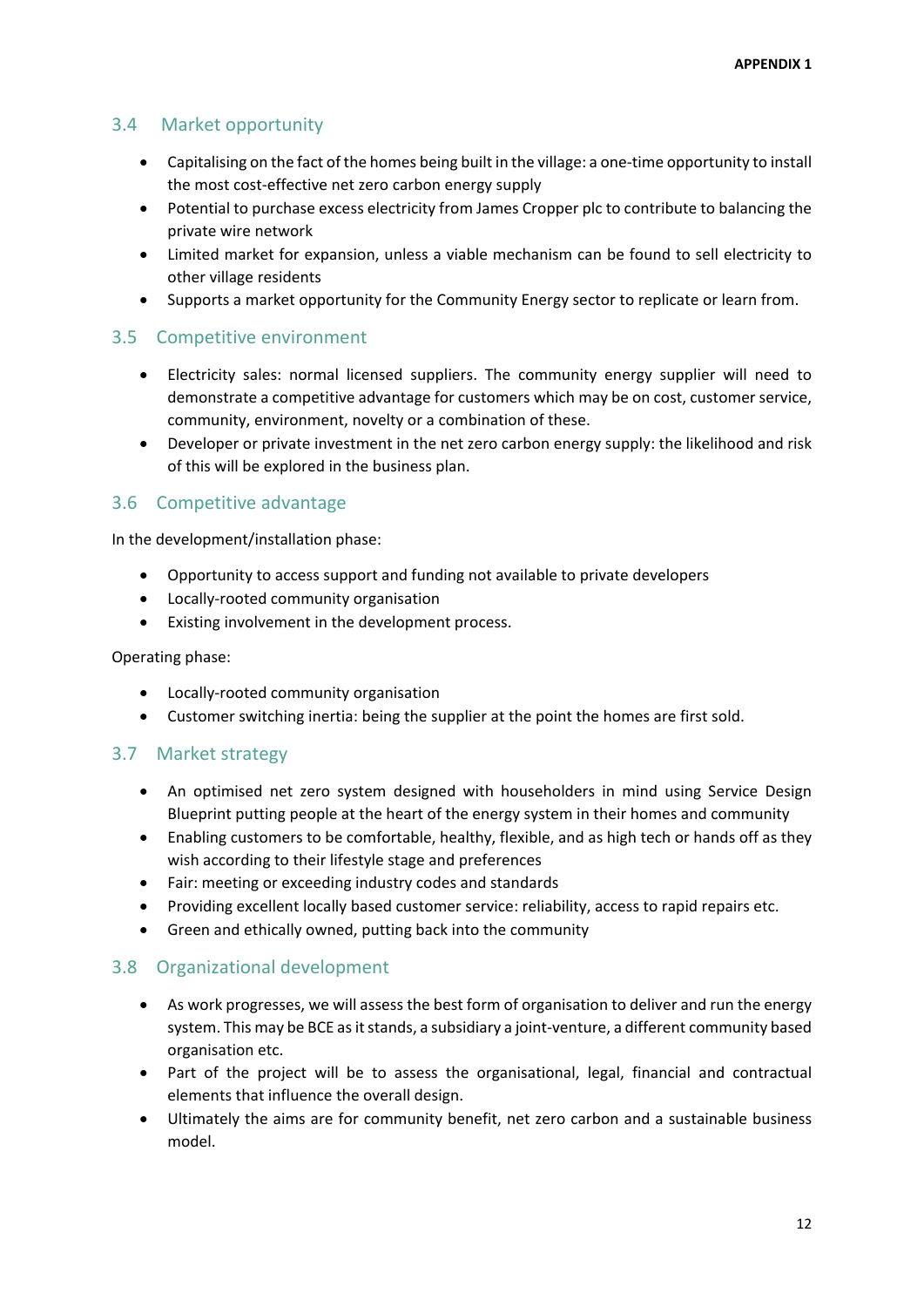## <span id="page-12-0"></span>**4 Impact**

#### <span id="page-12-1"></span>4.1 Impact on BCE

The realisation of the business model will enable BCE to:

- Make use of the opportunity offered by the regeneration project to increase the supply and local use of renewable energy
- Play a wider role in developing a zero carbon Burneside
- Develop a model for future opportunities such as providing electricity or EV charging for the wider village
- Demonstrate a model that could be used in housing developments elsewhere.

#### <span id="page-12-2"></span>4.2 Environmental and/or social benefit to Burneside's local community

The net zero carbon housing development's energy system will benefit Burneside's community by:

- Reducing CO2 emissions and reducing residents' carbon footprint (indirect benefit over the project lifetime: at least 20 years up to 100 years; number of houses not yet finalised)
- Contributing to the sustainable regeneration of Burneside to create a direct social and economic benefit to the wider village (benefitting residents and businesses; over the next 5 – 7 years; 2,000 residents).
- Helping reduce local pollution by using all electric heating and promoting EV ownership.
- Demonstrating and providing information to other residents on low/zero carbon energy system potentially inspiring them to consider improvements to their own homes.
- Attracting visitors who want to find out about the net zero carbon energy system, potentially spending money in the village (this has been a significant impact at Lancaster Co-Housing).
- Supporting a small number of jobs in the local area; including installers, electricians, maintenance engineers, and administrative roles in running the energy company.
- Attracting future investment into other similar or related schemes; localised innovation tends to attract interest in further projects/funding.

## <span id="page-12-3"></span>4.3 Contribution to the community energy sector

The net zero carbon housing development's energy system will benefit the community energy sector by:

- Sharing lessons on the process of developing, designing, financing, installing and managing the system through a learning journey case study.
- Sharing the financial strategy/modelling inputs and assumptions (which will be provided in the business model and share offer) with a commentary for other community energy organisations
- Share the lessons in working with a wide range of stakeholders and different residents groups – producing a stakeholder map and contract map.
- Hosting learning visits for the sector or producing a learning resource, such as a short film.
- Collaborating with PEC on their Next Generation journey as many of their lessons will relate to the same idea, this would produce a more comprehensive information pack, rather than separate unrelated documents.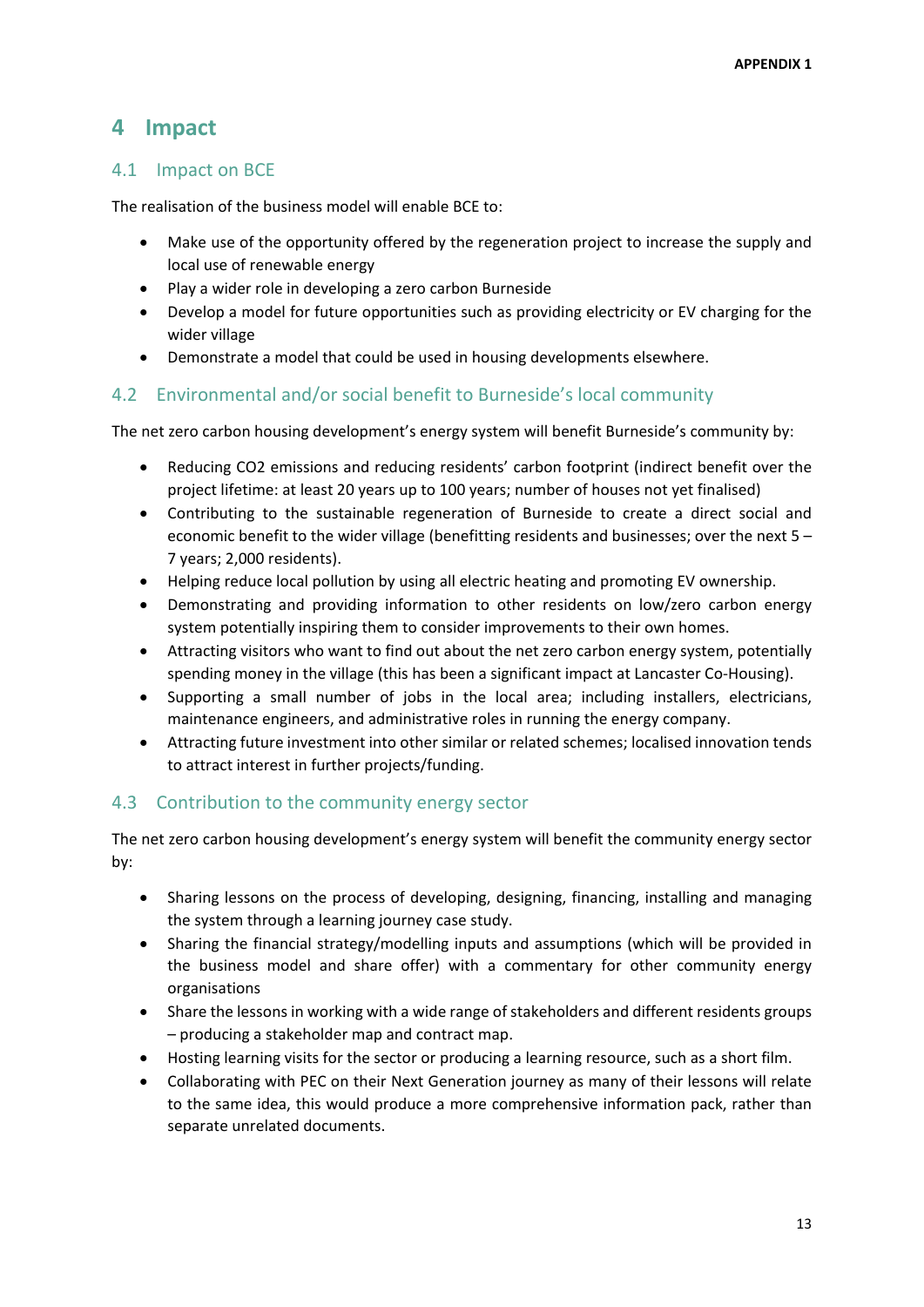#### <span id="page-13-0"></span>4.4 Wider benefits

Decarbonising heat in buildings is one of the major challenges in delivering the UK's net zero carbon target by 2050. It cannot be delivered through national action like grid decarbonisation which can be achieved largely by off-shore wind capacity. Net zero carbon heat has to be delivered at a local level and requires a step-change in attitudes, knowledge, skills and financial models. A range of stakeholders are needed to make this happen, including housing developers, construction professionals, planners, elected council members and communities.

The Committee on Climate Change's report *UK Housing Fit for the Future?* identifies heat decarbonisation as being met by a combination of electrification of heat, using heat pumps; district heat networks; hydrogen and biomethane. This will have to be delivered in combination with high levels of energy efficiency in new homes, and retrofit in existing homes.

Policy to deliver decarbonised heat has not yet been developed by the government; nor have business models and there is a lack of experience and clarity in the construction, planning and investment sector to deliver this. Amey's White Paper #2 published in January 2020, *Net Zero 2050 – can the UK deliver a locally-led revolution to decarbonise our built environment?* outlines some of the challenges and recommends bringing together developers, planners and investors to inform government policy.

The Future Homes standard, currently under consultation, provides for higher building fabric energy efficiency standards with on-site renewable generation and heat pumps and new homes cannot be connected to the gas grid from 2025, in just five years' time.

The Burneside Regeneration project will inform not only the local housing development, but will provide a pioneering model that will support other forward-looking developers/landowners, planning officers and community energy organisations in demonstrating, de-risking and promoting decarbonised heat in new homes. Together with PEC's new development, the BCE Regeneration project will be able to provide impartial lessons and information to support other organisations in the public, private and community sector trying to achieve similar aims.

All housing developments are unique because of local conditions; so the BCE Regeneration approach is unlikely to be entirely replicable. But it will provide replicable or transferrable information on:

- heat and energy demand in new homes at various standards
- options analysis for types of decarbonised heat and power technologies and service delivery
- scheme costing, business case and financial modelling
- project development stages and critical pathway
- lessons on partnership and joint delivery
- community benefits

This will be useful for other to private developers, landowners wishing to develop 'green' housing schemes, local authority planners making the case for low/net zero carbon housing developments and community land trusts. There is a lot of interest in this scheme already from a range of people including a senior planning officer conducting masterplanning for a 4,000 home phased development in the north of England, other community energy and community land trust groups and other Cumbria-based land owners.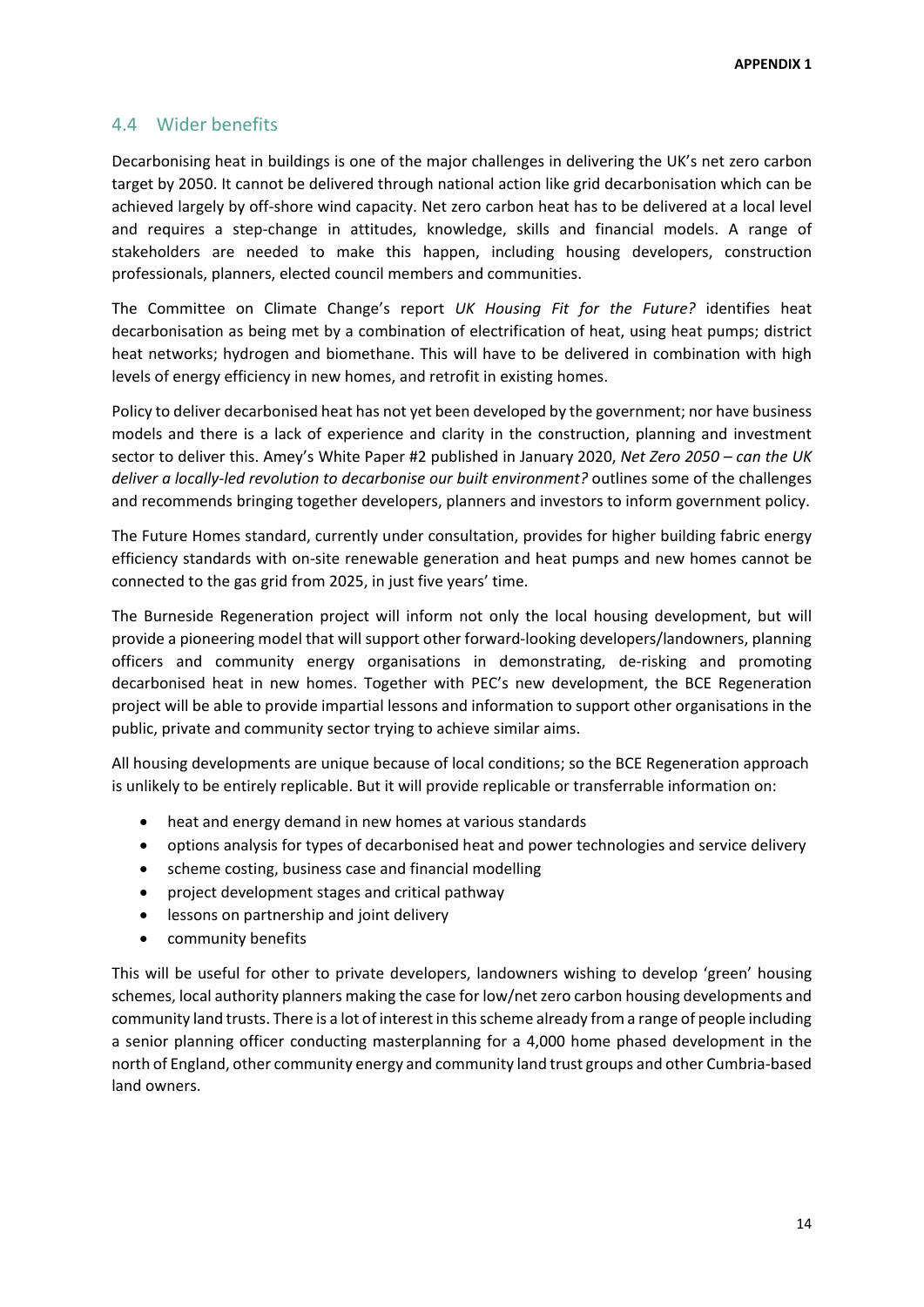# <span id="page-14-0"></span>**5 Outcome / Objectives**

Building on previous options assessment and lessons learned from other projects, our objectives and milestones for the next 18 months are shown in the attached spreadsheet and outlined below.

#### <span id="page-14-1"></span>5.1 Define BCE roles and oversight of the project:

Clarify Next Generation project management/reporting to funders, contract management, technical input, local input, communications, reporting and payments.

Update and refine the risk register.

#### <span id="page-14-2"></span>5.2 Development Sites:

Work with the developer to clarify the latest plans for which development sites will be taken forward in which order including: numbers of homes/employment sites, tenure and phasing.

#### **Milestone: We know what sites, housing numbers and phasing we need to model for.**

#### <span id="page-14-3"></span>5.3 Contract Mapping:

Carry out stakeholder contract mapping to include:

- Scope and potential changes to this
- Roles/responsibilities; who takes final decisions on what;
- Communications channels and protocols;
- Decision timetable;
- Construction timetable and key information/decision points;
- Procedure and responsibilities for specifying, procurement, appointment and management of technologies and contractors;
- Financial responsibilities and payments;
- Insurances;
- Joint & separate risk assessment and responsibilities;
- Project planning & management;
- What and when legal agreements are needed;
- Plus: anything we have missed the unknown unknowns.

We would like to appoint an advisor/lawyer to support us in this.

We will need to work with multiple stakeholders (others may be added):

- Land Owners: Anglers Inn Trust, Ellergreen Estates, James Cropper
- Development Manager: igloo regeneration
- Executive Group: igloo, Farrer Huxley (landscape), BPR Architecture (design), Civic Engineers (civils & flood management), BCE (energy), Mark Cropper (clients)
- Potential Development Partner: South Lakes Housing
- Contractors: surveyors, planners, builders, trades, energy system installers, inspectors etc

Outcome: We (and all other stakeholders) understand and manage BCE's contractual relationships with the stakeholders for the development phase and have drafted legal agreements (even if simply Heads of Terms at this stage) including an Exclusivity Agreement/developer agreement for the community energy system.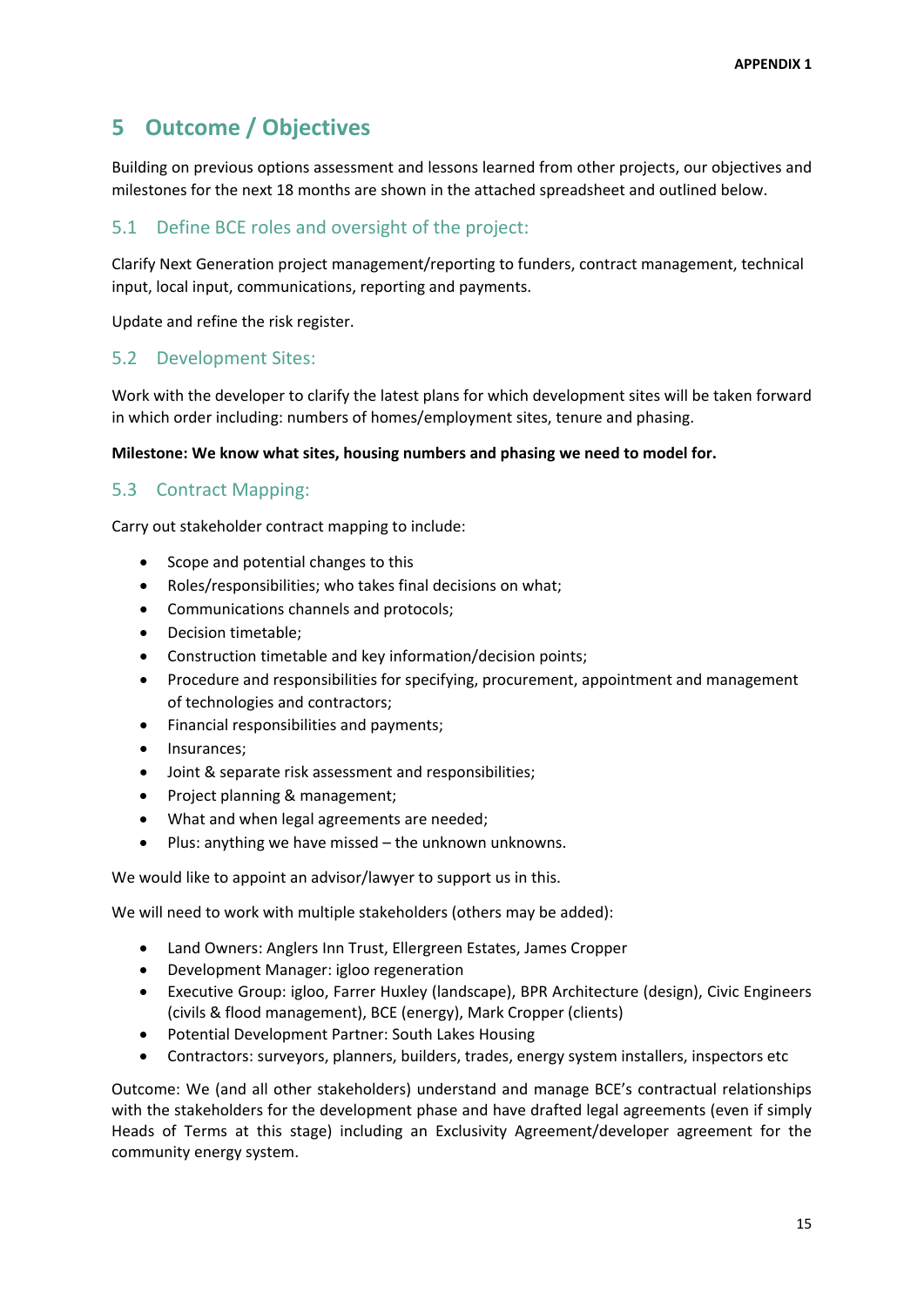**Milestone: Signed agreements setting out roles & responsibilities and other contracts required have been identified.** 

#### <span id="page-15-0"></span>5.4 Carbon Literacy for New Developments: Training

Initial engagement with some of the project partners has demonstrated that a fundamental understanding of climate change, carbon emissions, energy systems and housing standards is needed to successfully embed the net zero carbon aims of the development. We will invite key stakeholders to participate i[n Carbon Literacy standard](https://carbonliteracy.com/) training including: igloo, landowners, architects, South Lakes Housing, SLDC planners, BCE directors, local groups such as the Neighbourhood Planning team & Parish Council, likely contractors and possibly external stakeholders. Additional e-learning sessions can be taken up by new stakeholders as they arrive into the project.

This can be provided by Cumbria Action for Sustainability and Cooler Projects. The training resource will then be available for use by other organisations such as local authorities, developers and community land trusts as well as community energy organisations.

We may even aim to be the first Carbon Literate housing development!

#### **Milestone: Main Stakeholders are certified as Carbon Literate. Carbon Literacy for new Developments training programme developed.**

#### <span id="page-15-1"></span>5.5 Specifying External Support Requirements

Based on the technical work done to date under ENWL funding, we will draft a brief and specification for external support. Using a tightly prescribed description of outputs and outcomes will ensure that external contractors and experts provide us with the technical and financial information for comparison and costing. This means we will get the assumptions and inputs we need to carry out our own financial modelling.

We will add to the list of already-identified contractors and experts and will contact them to ask for them to either quote for consultancy work or to attend a workshop/solutions session. This will enable us to work with contractors who do not carry out consultancy work, but who have installed community and local energy systems and operated them e.g. EnergiSprong, Vital Energi and Kensa or Joju Solar as well as consultants who can carry out paid modelling work such as Clean Energy Prospector and LEDA.

We have agreed to stay in touch with the team at PEC who are likely to be working on similar specifications on their housing scheme in order to share information. We have included an additional sum in the set-aside budget for travel/event attendance.

We will also assess the Project Management requirements, skillset and providers for Phase 2 of the project, and pull together a Project Team including Project Management to be procured through three quotes.

**Milestone: brief and specification drafted with list of contractors contacted to quote.** 

**Milestone: project team identified, including Project Manager.** 

## <span id="page-15-2"></span>5.6 Phase 2. Specifying the Project

Based on work up to date and agreed site definition we will carry out simultaneous workstreams as shown in the diagram below: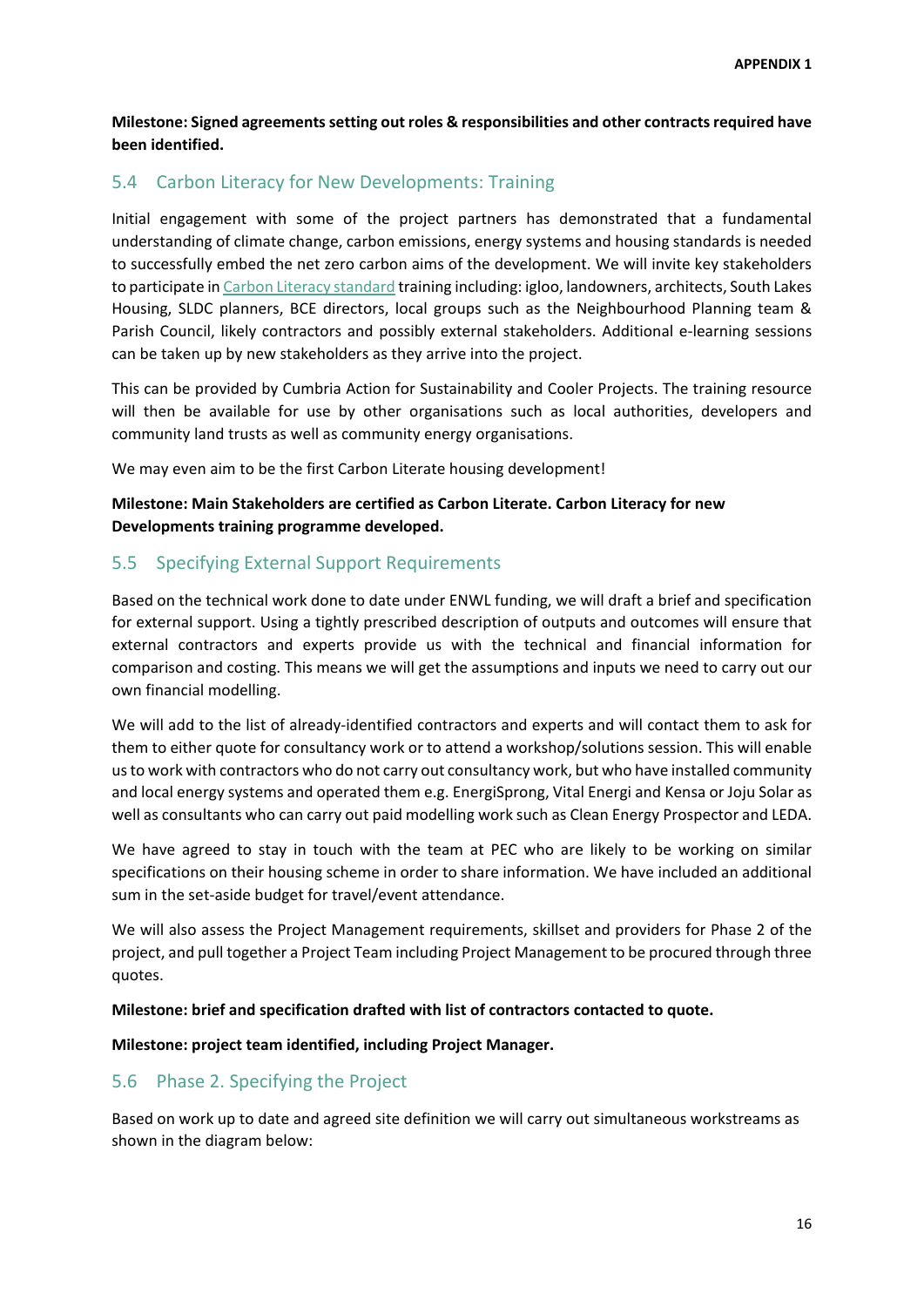

The outcome of this significant phase will be that we have a modelled system, costs and contract analysis to develop the wider community energy business case. Additionally we will have buy-in from igloo and its architect and the development client at this stage for the preferred approach. Community and other stakeholder engagement will have taken place.

A critical issue for this project is the phasing of the build programme which could take up to 10 years for delivery of the full 180 homes. We will ensure that the technical and operational specifications are designed to minimize the risks to BCE at each phase, including specifying modular design where possible, and ensuring risks are shared with the developer/landowner in the development contracts. All of the design/development work in this first stage will contribute to the later phases.

#### **Milestones:**

- **Effective BCE Project Management**
- **Stakeholder mapping, communications plan, events providing stakeholder feedback**
- **Service Design Blueprint carried out with information on regulation and excellent customer service delivery model to inform operational plan**
- **Technical system design work has produced a recommended Outline System Design**
- **Contracts modelled and some contracts signed**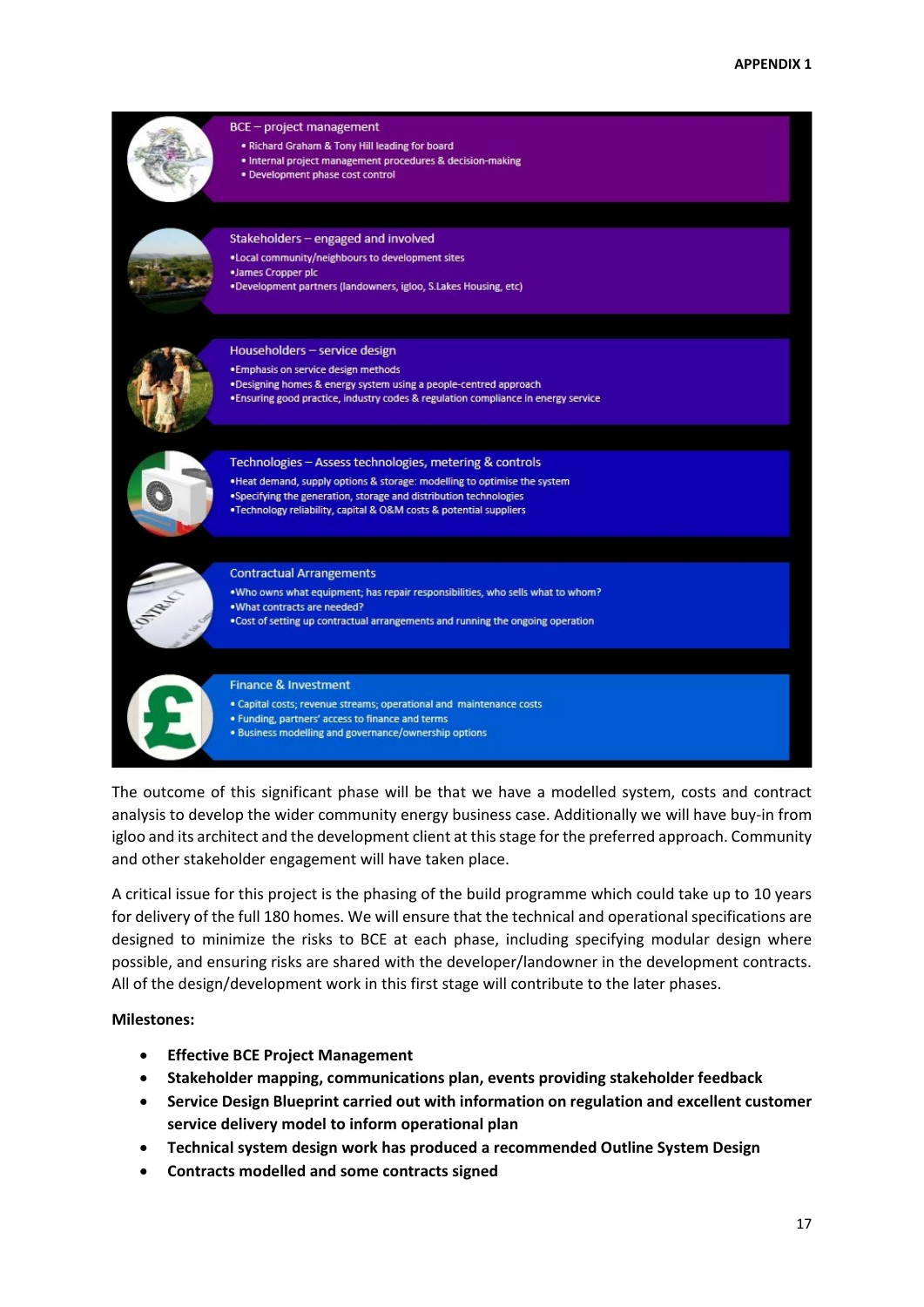- **Operational system design and associated contracts developed and costed**
- **Finance Strategy developed**
- **Final fully costed system design produced and preferred delivery contractors identified**
- **Summary report of the above with overarching recommendation for the next steps.**

#### <span id="page-17-0"></span>5.7 Phase 3. Planning Application Submitted

igloo plans to submit the Planning Application by the end of 2020. This will include the energy system plans. By this stage we will need to have completed the detailed design and costing of the energy system, and agreed the contractual and management arrangements.

Further outcomes and objectives will be developed during Phase 2 for Phase 3 as many of these will depend on the findings and recommendations from Phase 2. We have outlined some steps in Phase 3 and 4 in the Delivery Plan chart below.

#### <span id="page-17-1"></span>5.8 Phase 4. Delivery Plan and Dissemination

We will continue to plan and manage the delivery of the project through to completion of the build.

Alongside this we will write up and share our experiences with the community energy sector and wider audiences such as housing developers and community land trusts. The details will be developed further into the project but could include:

- Sharing lessons on the process of developing, designing, financing, installing and managing the system through a learning journey case study.
- Sharing the financial strategy/modelling inputs and with a commentary for other community organisations
- Producing a stakeholder map and contract map.
- Hosting learning visits for the sector or producing a learning resource, such as a short film.
- Collaborating with PEC on a more comprehensive information pack covering the two projects.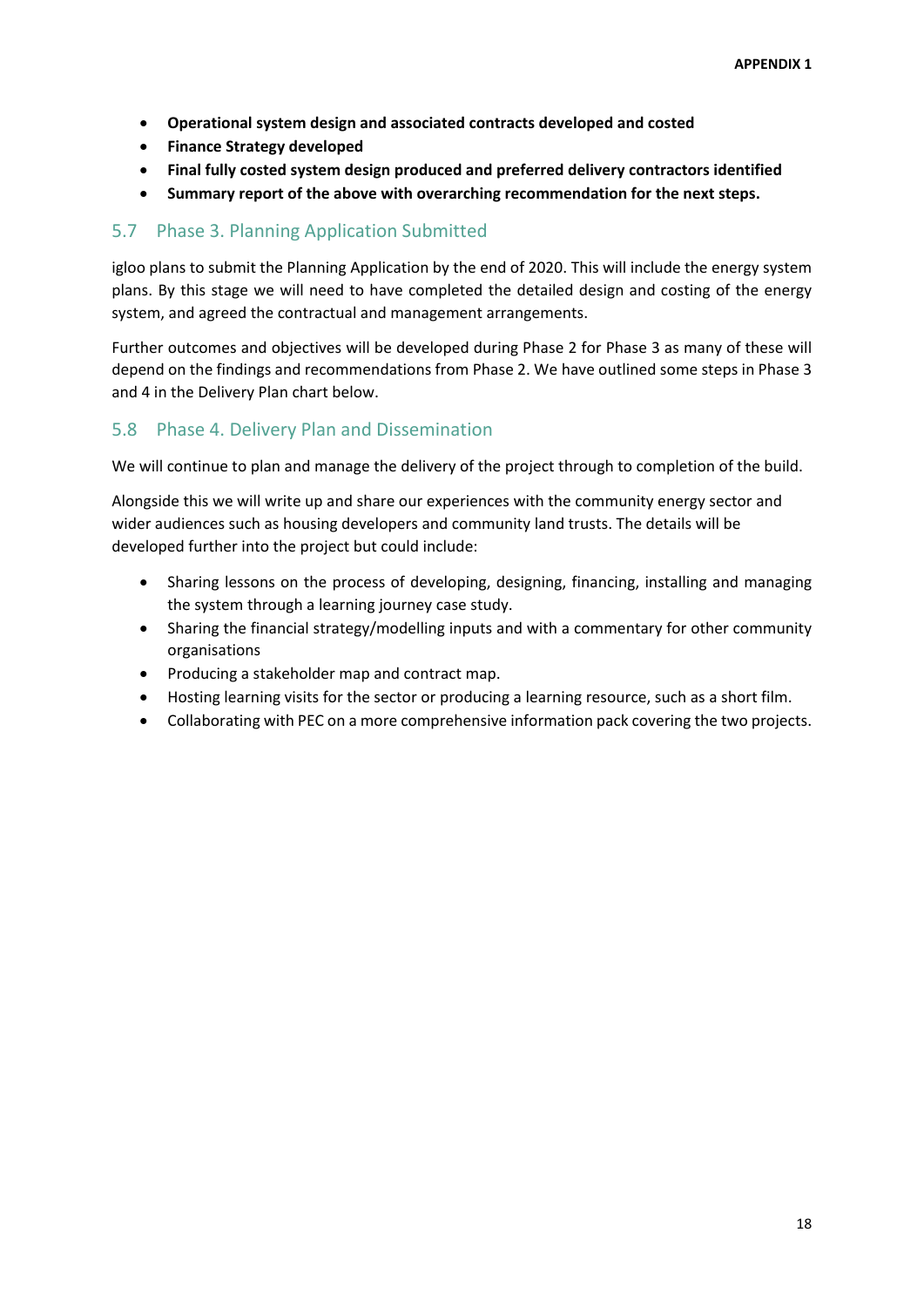# **6 Activities, Timeframe & Resources**

<span id="page-18-0"></span>

|                       | <b>BCE: Next Generation Delivery Plan</b> |          |                                                                                                                                                                                                                                                                     |              |                  |                                                                                                            |                                                                                                                                                                                                                                                      |
|-----------------------|-------------------------------------------|----------|---------------------------------------------------------------------------------------------------------------------------------------------------------------------------------------------------------------------------------------------------------------------|--------------|------------------|------------------------------------------------------------------------------------------------------------|------------------------------------------------------------------------------------------------------------------------------------------------------------------------------------------------------------------------------------------------------|
|                       |                                           |          |                                                                                                                                                                                                                                                                     |              |                  |                                                                                                            |                                                                                                                                                                                                                                                      |
| Phase                 | <b>Dates</b>                              | Duration | <b>Deliverables</b>                                                                                                                                                                                                                                                 | Proportion   | Total            | <b>Grant payment trigger</b>                                                                               | Evidence of milestone delivered                                                                                                                                                                                                                      |
| R&D                   | Nov 19 - Feb 20 3 months                  |          | Delivery Plan                                                                                                                                                                                                                                                       | n/a          | £2,400           | To be invoiced Feb 20                                                                                      | Delivery Plan                                                                                                                                                                                                                                        |
| Set aside             | all                                       |          | Travel, Next Gen programme meeting attendance                                                                                                                                                                                                                       | 6%           | £6,000           |                                                                                                            | Claims associated with each event                                                                                                                                                                                                                    |
| Phase 1<br>(delivery) | Feb - April 2020 3 month:                 |          | <b>BCE Roles &amp; Oversight</b>                                                                                                                                                                                                                                    | 1%           | £1,000           | To be invoiced Feb 20                                                                                      | Vote clarifying BCE roles, communications and processes for managing the Next Gen<br>project; agreed by BCE board                                                                                                                                    |
|                       |                                           |          | Clarify development site phasing                                                                                                                                                                                                                                    | 1%           | £500             |                                                                                                            | Email from Development team documenting which sites BCE to model                                                                                                                                                                                     |
|                       |                                           |          | Stakeholder Contract Mapping                                                                                                                                                                                                                                        | 3%           | £3,000           |                                                                                                            | Contract mapping report; signed agreements setting out roles & responsibilities                                                                                                                                                                      |
|                       |                                           |          | Update and refine risk assessment                                                                                                                                                                                                                                   | 1%           | £500             |                                                                                                            | <b>Risk Register</b>                                                                                                                                                                                                                                 |
|                       |                                           |          | Carbon Literacy for New Developments: Training for major stakeholders e-learning +<br>workshop                                                                                                                                                                      | 2%           | £1,500           |                                                                                                            | Mandatory Carbon Literacy Training for all key stakeholders                                                                                                                                                                                          |
|                       |                                           |          | Community consultation planned by igloo                                                                                                                                                                                                                             | 1%           | £1,000           |                                                                                                            | Feed into the igloo planned Community Consultation                                                                                                                                                                                                   |
|                       |                                           |          | Specifying the Project: specifying the details of Phase 2 and project team(PT) /external<br>support required                                                                                                                                                        | 3%           | £2,500           |                                                                                                            | Brief and specification drafted. Prescriptive description of outputs and outcomes required to<br>enable comparison and costing. List of contractors & experts to be contacted with options<br>or workshop/solutions pitch &/or for consultancy work. |
|                       |                                           |          |                                                                                                                                                                                                                                                                     | Total        | £10,000          | To be invoiced Feb 20                                                                                      |                                                                                                                                                                                                                                                      |
|                       |                                           |          | Phase 2   May - Oct 2020   6 months BCE Project Management                                                                                                                                                                                                          | 2%           | £2,400           | To be invoiced May 20 Board minutes                                                                        |                                                                                                                                                                                                                                                      |
|                       |                                           |          | Project Communications and Project management                                                                                                                                                                                                                       | 4%           | £4,000           |                                                                                                            | Project management/comms notes                                                                                                                                                                                                                       |
|                       |                                           |          | Stakeholder engagement mapping, communications planning, events                                                                                                                                                                                                     | 3%           | £2,500           |                                                                                                            | Stakeholder map and engagement plan to take scheme through to delivery; plus report on<br>ongoing s/holder engagement during this Phase.                                                                                                             |
|                       |                                           |          | Householder Service Design                                                                                                                                                                                                                                          | 2%           | £1,500           |                                                                                                            | Service Design Blueprint options drafted; Review of industry codes, expected regulation,<br>CAB Zero Sum report recommendations, options for compliance (plus implications for<br>governance & service delivery)                                     |
|                       |                                           |          | Technologies: Assess technologies, metering & controls: heat demand, supply options<br>& storage, modelling to optimise the system; Specifying generation, storage &<br>distribution technologies; tech reliability, capital and O&M costs and potential suppliers. | 30%          | £30,000          | Estimated figures: £21k<br>consultants x3, workshop,<br>day attendance fee for<br>four experts, 10 days PT | Recommended Outline System Design: Technical system design with further options<br>analysis overlaying other known issues including regulation, householder requirements,<br>jovernance, ownership, financing, phasing and gap analysis.             |
|                       |                                           |          | Contractual Arrangements: work on contractual models for energy supply co with<br>householders and suppliers; plus contracts and legals with landowners/ developers and<br>contractors/installers                                                                   | 12%          | £12,000          | Estimated figures:<br>lawyers plus PT time                                                                 | Contracts prepared                                                                                                                                                                                                                                   |
|                       |                                           |          | Contractual Arrangements: relating to ownership, operation of system and cost of<br>running the service; options for JV, in-house and outsourced.                                                                                                                   | 2%           | £2,000           |                                                                                                            | Costed options with recommendations linked to each technological/ operational system<br>lesian option.                                                                                                                                               |
|                       |                                           |          | Finance & Investment: developing financial models & scenarios for capex, revenue,<br>grants, incentives, cost & terms of finance, ownership, O&M etc. Identifying and<br>agreeing potential funding routes.                                                         | 7%           | £7,000           |                                                                                                            | Finance strategy with options and scenarios developed: this will be an iterative process<br>throughout the above steps as we build a picture.                                                                                                        |
|                       |                                           |          | Update and refine risk assessment                                                                                                                                                                                                                                   | 1%           | £500             |                                                                                                            | <b>Risk Register</b>                                                                                                                                                                                                                                 |
|                       |                                           |          | Business modelling & recommendations for next steps                                                                                                                                                                                                                 | 2%           | £2,000           |                                                                                                            | Feasibility study report with modelling and recommendations for BCE consideration                                                                                                                                                                    |
|                       | Nov 2020 - April                          |          | Phase 2<br>Planning Application goes in end 2020                                                                                                                                                                                                                    | Total        | £63,900          |                                                                                                            |                                                                                                                                                                                                                                                      |
| Phase 3               | 2021                                      | 6 months |                                                                                                                                                                                                                                                                     | 0%           |                  |                                                                                                            |                                                                                                                                                                                                                                                      |
|                       |                                           |          | Finalise governance, business model and finance for delivery<br>Define installation project management requirements and providers                                                                                                                                   | 2%<br>2%     | £2,000<br>£2,000 |                                                                                                            |                                                                                                                                                                                                                                                      |
|                       |                                           |          | Clarify construction requirements, skills & experience, stages, contracts, procurement                                                                                                                                                                              |              |                  |                                                                                                            |                                                                                                                                                                                                                                                      |
|                       |                                           |          | and contract management                                                                                                                                                                                                                                             | 2%           | £1,500           |                                                                                                            |                                                                                                                                                                                                                                                      |
|                       |                                           |          | Jpdate and refine risk assessment                                                                                                                                                                                                                                   | 1%           | £500             |                                                                                                            |                                                                                                                                                                                                                                                      |
|                       |                                           |          | Update stakeholder communications plan                                                                                                                                                                                                                              | 1%           | £500             |                                                                                                            |                                                                                                                                                                                                                                                      |
|                       |                                           |          | Depending on the governance & ownership & operational arrangements: refine BCE/set<br>up new organisation/or temporary 'holding' organisation.                                                                                                                      | 3%           | £3,000           |                                                                                                            |                                                                                                                                                                                                                                                      |
|                       |                                           |          | Raise Finance                                                                                                                                                                                                                                                       | 5%           | £5,000           |                                                                                                            |                                                                                                                                                                                                                                                      |
|                       |                                           |          | Phase 3                                                                                                                                                                                                                                                             | Total        | £14,500          |                                                                                                            |                                                                                                                                                                                                                                                      |
| Phase 4               | May - June<br>2021                        |          | Write up lessons learned reports, fact sheets, visits, wider community energy<br>3 months dissemination etc                                                                                                                                                         | 5%           | £4,500           |                                                                                                            |                                                                                                                                                                                                                                                      |
|                       |                                           |          | Handover into delivery phase beyond Next Gen funding - project plan etc.                                                                                                                                                                                            | 1%           | £1,000           |                                                                                                            |                                                                                                                                                                                                                                                      |
|                       |                                           |          | Phase 4                                                                                                                                                                                                                                                             | Total        | £5,500           |                                                                                                            |                                                                                                                                                                                                                                                      |
|                       |                                           |          |                                                                                                                                                                                                                                                                     |              |                  |                                                                                                            |                                                                                                                                                                                                                                                      |
|                       |                                           |          | <b>Total Next Gen Delivery</b>                                                                                                                                                                                                                                      | <b>Total</b> | £99,900          |                                                                                                            |                                                                                                                                                                                                                                                      |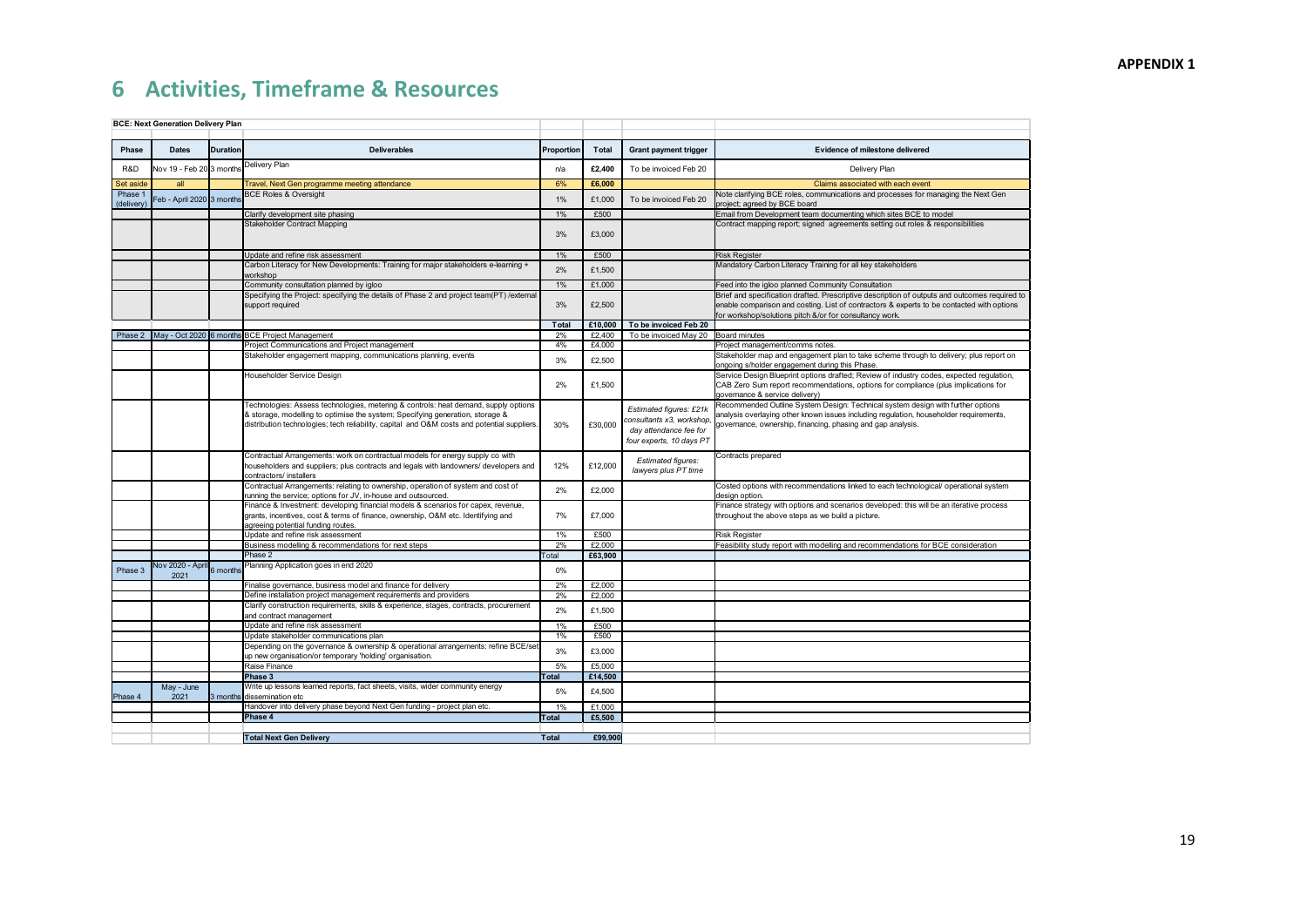# <span id="page-19-0"></span>**7 Engagement & Communications**

This project isn't about technology, it's about people. It needs to be sensitive to the needs of existing and future residents, so partnership and engagement will be at the heart of the project. People will need to be moving along together, and those most affected or worried are often those with the least power to influence things. The housing development is a contentious issue for some residents and the previous Neighbourhood Plan process fell apart. However, we have had feedback in previous village meetings that the community energy component is supported "if the housing is going to be built anyway".

There has already been a number of local consultations on the Vision and the RIBA design project and a further programme of engagement activities are planned by the Regeneration team starting in March 2020.

BCE's community engagement will be linked to the development consultation programme run by igloo, over which we have some influence but no control. If it's not being carried out in line with BCE values, then we need to be willing to walk away - we cannot be used as greenwash. We will also carry out separate local activities to find out more about people's responses to the zero carbon energy plan and protect BCE's reputation.

BCE already has relationships with most of the local stakeholders. We will be developing a detailed communications plan alongside the regeneration team during March. The table below shows the main stakeholders, their level of understanding and support of the proposed energy system, and potential activities.

| Stakeholder/                 | Role                                                                             | <b>Understanding/ Support</b>                                                                                             | <b>Potential Activities</b>                                                                 |  |
|------------------------------|----------------------------------------------------------------------------------|---------------------------------------------------------------------------------------------------------------------------|---------------------------------------------------------------------------------------------|--|
| Group                        |                                                                                  |                                                                                                                           |                                                                                             |  |
| Ellergreen Estate            | Landowner of Hall Park<br>extension site. Potential<br>PV owner.                 | Very supportive - this is an<br>essential part of their plans.<br>Good level of knowledge                                 | Ongoing discussions.                                                                        |  |
| James Cropper<br>plc         | Landowner of central<br>development site.<br>Potential joint energy<br>supplier. | Know carbon reduction<br>important for the business. Not<br>clear how much they've<br>thought about zero carbon<br>homes. | Direct discussions with<br>management team and<br>engineering. Carbon<br>literacy training. |  |
| Anglers Inn Trust            | Landowner of the Willink<br>Field site                                           | Generally supportive. Priority is<br>long term benefits for the<br>village.                                               | Direct discussions.<br>Carbon literacy<br>training.                                         |  |
| South Lakes<br>Housing (SLH) | Owner of adjacent<br>housing and potential<br>development partner                | Unknown - first meeting with<br>them end Feb.                                                                             | Direct discussions.<br>Carbon literacy<br>training.                                         |  |
| Igloo<br>regeneration        | Development project<br>manager                                                   | Very supportive. Little detailed<br>knowledge of energy systems                                                           | Direct discussions.<br>Carbon literacy<br>training.                                         |  |
| Development<br>team          | Decision makers on all<br>aspects of the<br>development                          | Supportive but only<br>BCE/Quantum/Mark Cropper                                                                           | Direct discussions.<br>Carbon literacy<br>training.                                         |  |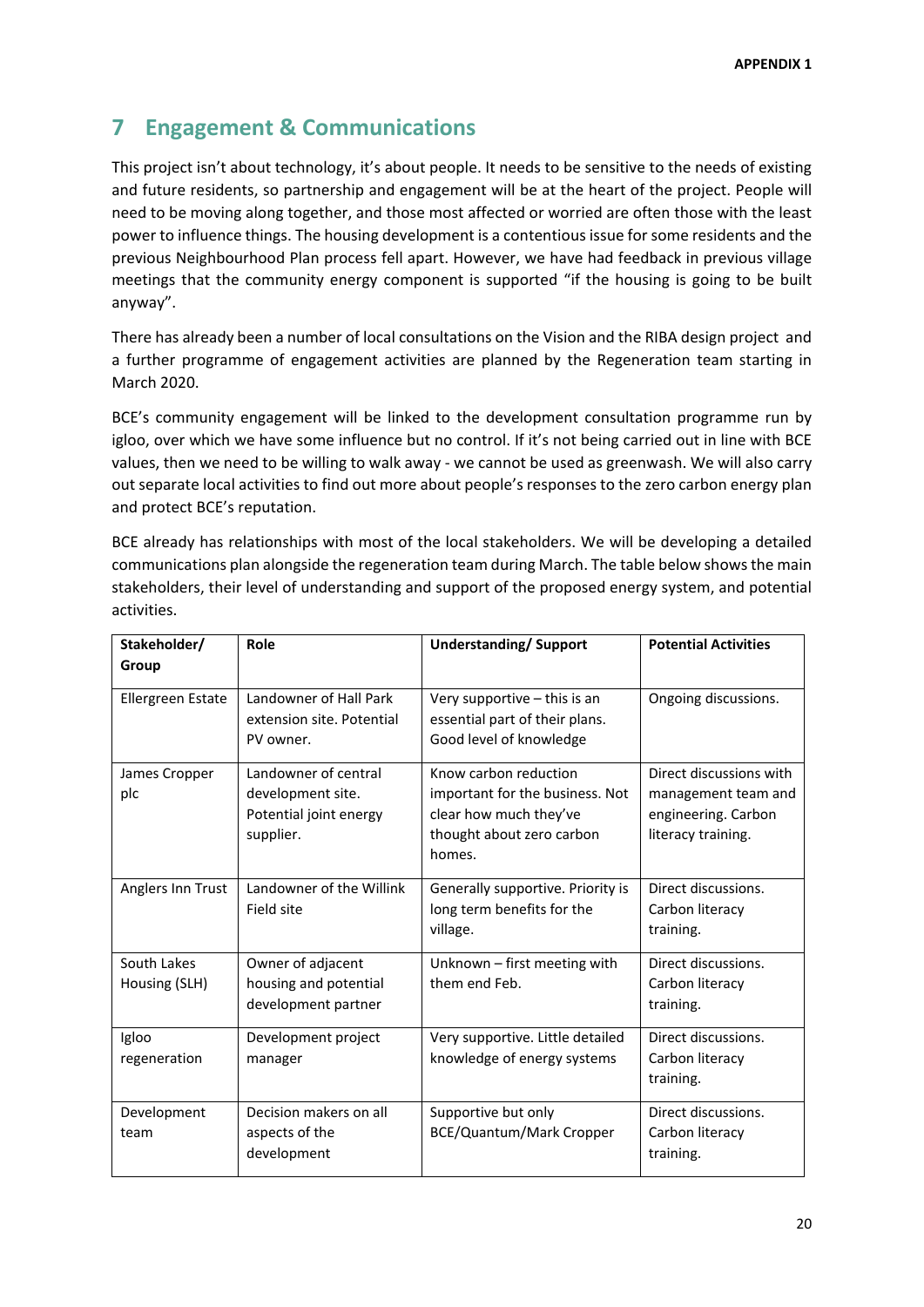|                                                       |                                                                                                                                                        | have any detailed knowledge of<br>implications for the project                                                                                   |                                                                                                          |
|-------------------------------------------------------|--------------------------------------------------------------------------------------------------------------------------------------------------------|--------------------------------------------------------------------------------------------------------------------------------------------------|----------------------------------------------------------------------------------------------------------|
| South Lakes<br><b>District Council</b>                | Planning approval                                                                                                                                      | Generally supportive of low<br>carbon development. Not clear<br>how far that extends into<br>untypical housing design and<br>large solar arrays. | Direct discussions.<br>Potential<br>workshop/training for<br>planners and<br>councillors.                |
| <b>Building &amp;</b><br>energy system<br>contractors | Delivery of development<br>and energy system                                                                                                           | Unknown. Most contractors<br>unlikely to have much<br>experience of low carbon<br>energy developments.                                           | Toolkit talks. Potential<br>training in partnership<br>with Kendal College.                              |
| <b>Hall Park</b><br>residents                         | Mainly social housing<br>residents - potential<br>future BCE customers                                                                                 | Unknown. Some awareness<br>among residents who have<br>attended previous<br>consultations and BCE<br>meetings.                                   | Village workshops &<br>other local<br>communications.<br>Potential to access via<br>SLH.                 |
| Other Burneside<br>residents                          | Affected by any major<br>development in the<br>village.                                                                                                | Unknown. Some awareness<br>among residents who have<br>attended previous<br>consultations and BCE<br>meetings.                                   | Village workshops &<br>other local<br>communications.                                                    |
| Residents<br>Association                              | Influential among some<br>sections of the<br>community. Involved in<br>new Neighbourhood<br>Planning team.                                             | Opposed to much of the<br>housing development<br>proposals.                                                                                      | Direct discussions.<br>Village workshops &<br>other local<br>communications.                             |
| Parish Council                                        | Influential among some<br>sections of the<br>community. Involved in<br>new Neighbourhood<br>Planning team. Will<br>respond to planning<br>application. | Unknown.                                                                                                                                         | Presentation at<br>meeting. Village<br>workshops & other<br>local communications.                        |
| Neighbourhood<br><b>Planning Team</b>                 | Influential with planning<br>over scale of<br>development and zero<br>carbon energy<br>aspirations.                                                    | Unknown.                                                                                                                                         | Presentation at<br>meeting. Direct<br>discussions. Village<br>workshops & other<br>local communications. |
| <b>BCE</b> members                                    | Affected by any decision<br>to expand BCE's role and<br>financial commitments.                                                                         | Supportive of involvement in<br>the development planning.<br>Some but not a full<br>understanding of the<br>implications.                        | <b>BCE newsletters &amp;</b><br>website. Discussion &<br>presentation at<br>meetings.                    |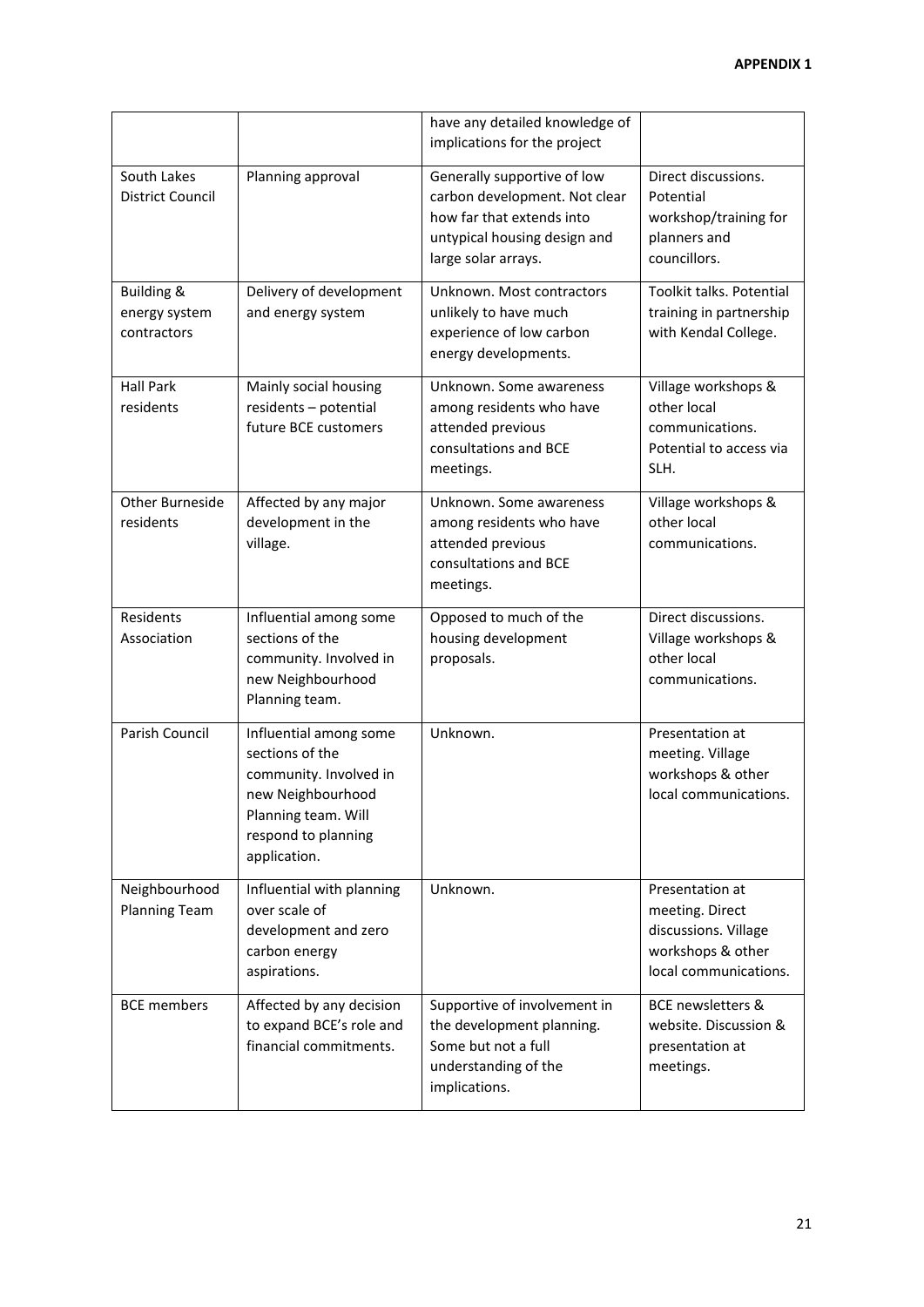# <span id="page-21-0"></span>**8 Risks**

An initial risk register detailing some of the expected risks will be established. Risk Assessment and mitigation actions will be added to this in Phase 1. Risk Assessment and Management will be an ongoing process within the Programme Project Management.